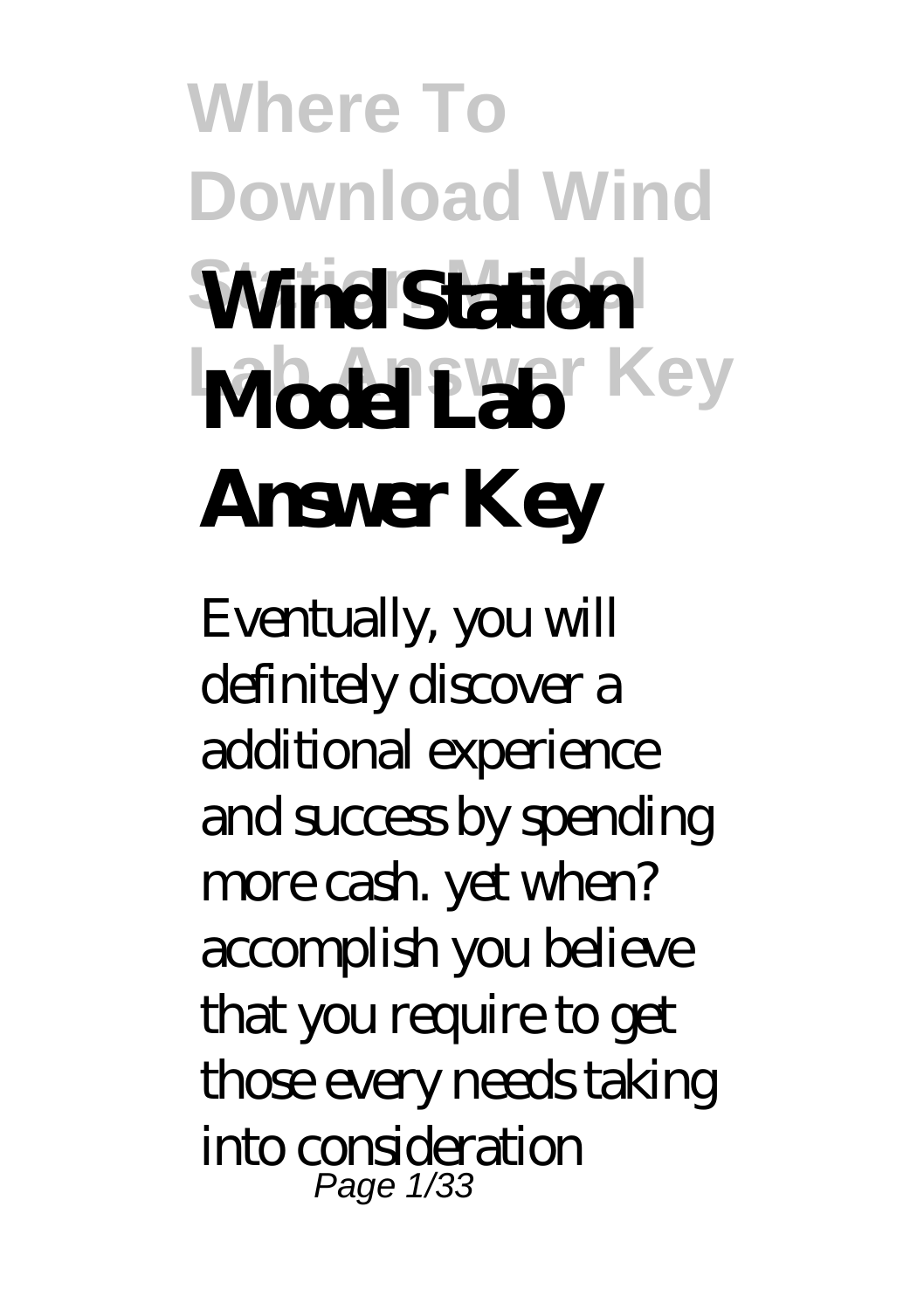**Where To Download Wind** having significantly cash? Why don't you try to get something basic in the beginning? That's something that will guide you to comprehend even more a propos the globe, experience, some places, taking into consideration history, amusement, and a lot more?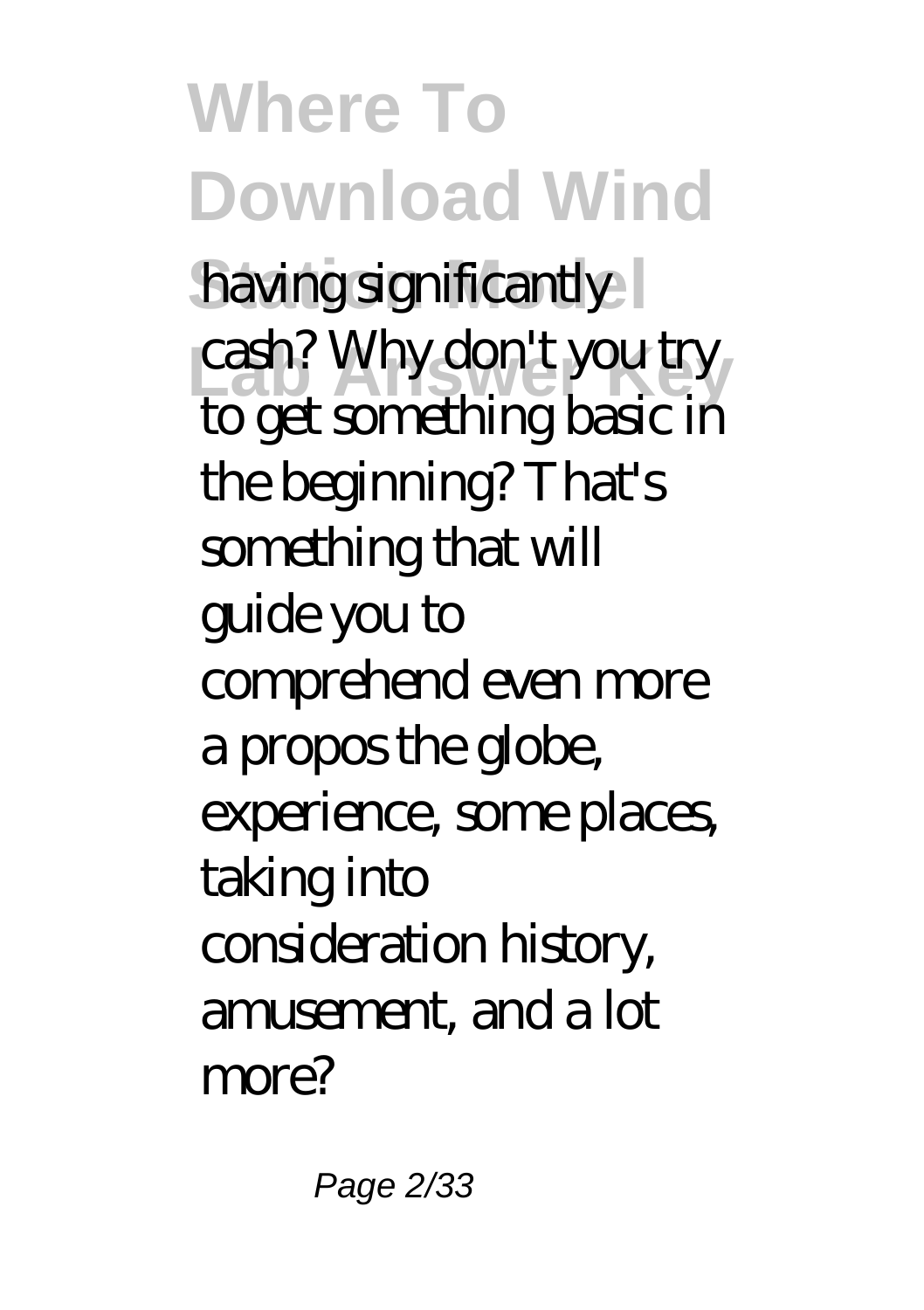**Where To Download Wind** It is your entirely own time to decree reviewing habit. accompanied by guides you could enjoy now is **wind station model lab answer key**  $b$ elow.

*station model lab answers* Station Model Lab Intro *Reference Table Page 13-The Station Model-Hommocks Earth* Page 3/33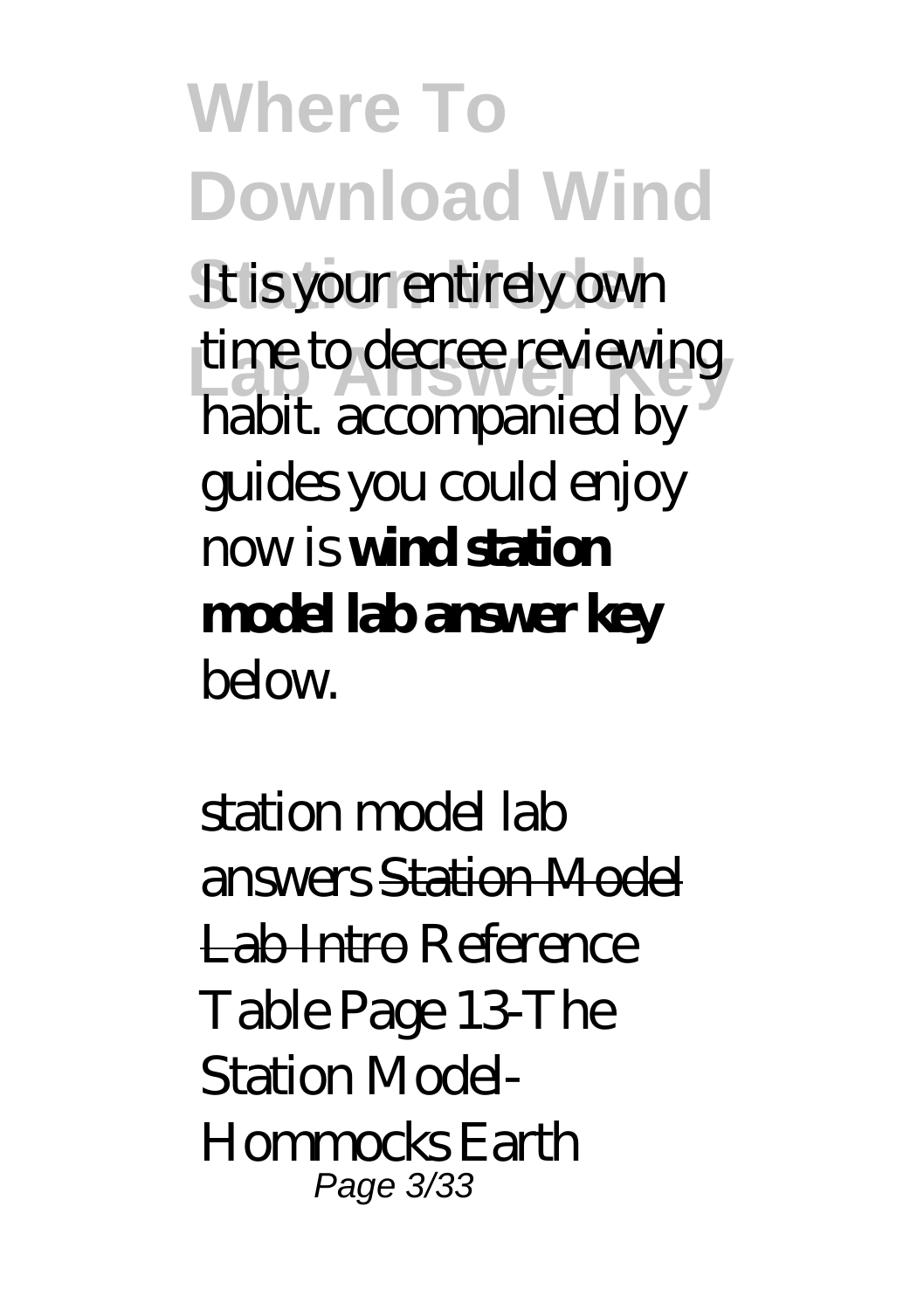**Where To Download Wind**  $Science Department$ *Station Model Lab* Weather Station Model LABStation Models Station model lab *Science Station Model Lab Guide Station Model Overview* Representing Weather with the Station Model Station Model Example Weather Station Model: Wind Direction<del>TOP 5</del>: Best Home Weather Page 4/33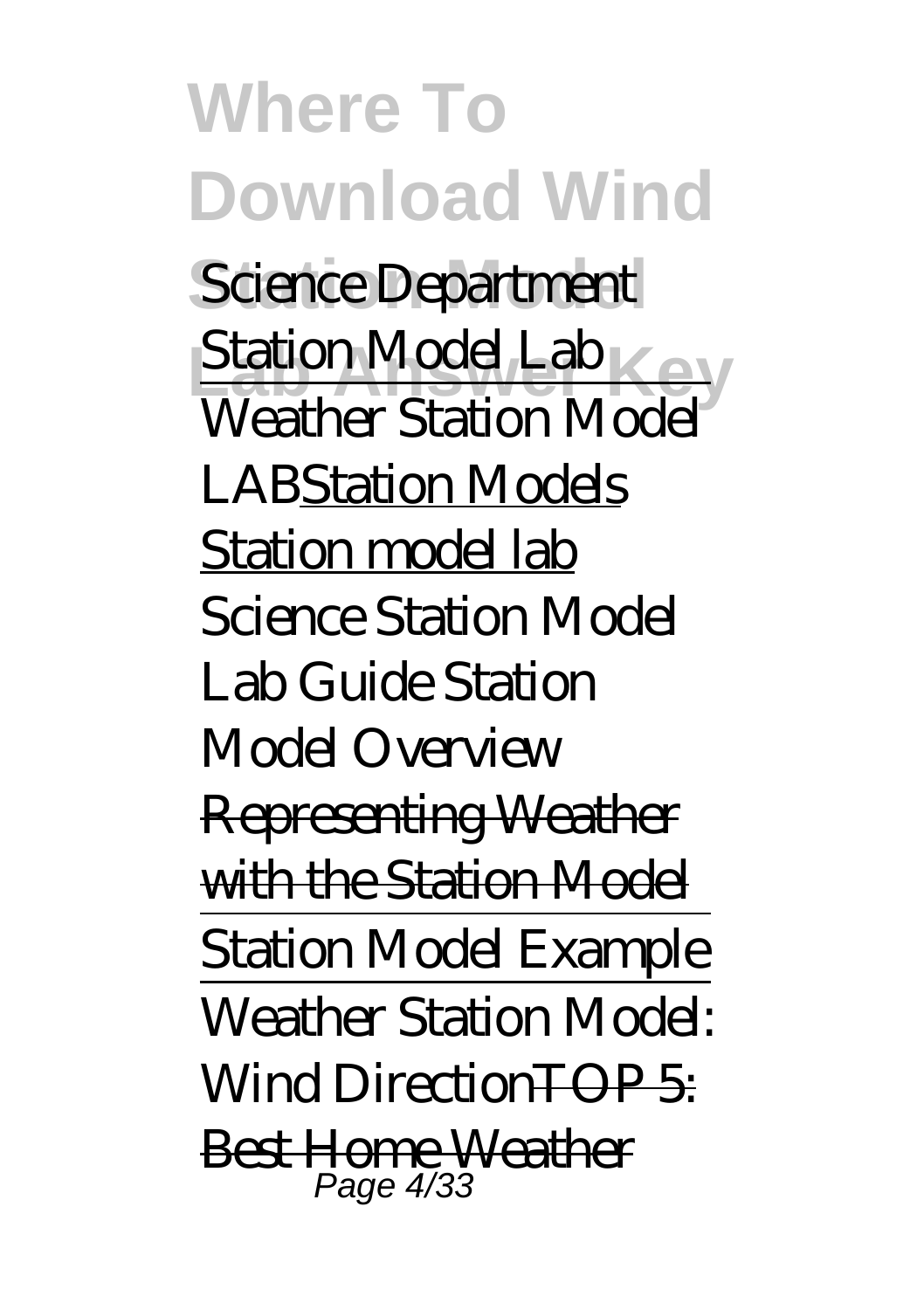**Where To Download Wind Stations** *ANALYZING* **LAB ANSWER KEY** *ISOTHERMS* **How to Read Weather Maps** How to read a synoptic chart*SOL Review for Earth Science* Earth Science Quiz - Science Test - Science Quiz Bee Questions \u0026 Answers Best Weather Station in 2019 - Top 6 Weather Stations Review *Make a* Page 5/33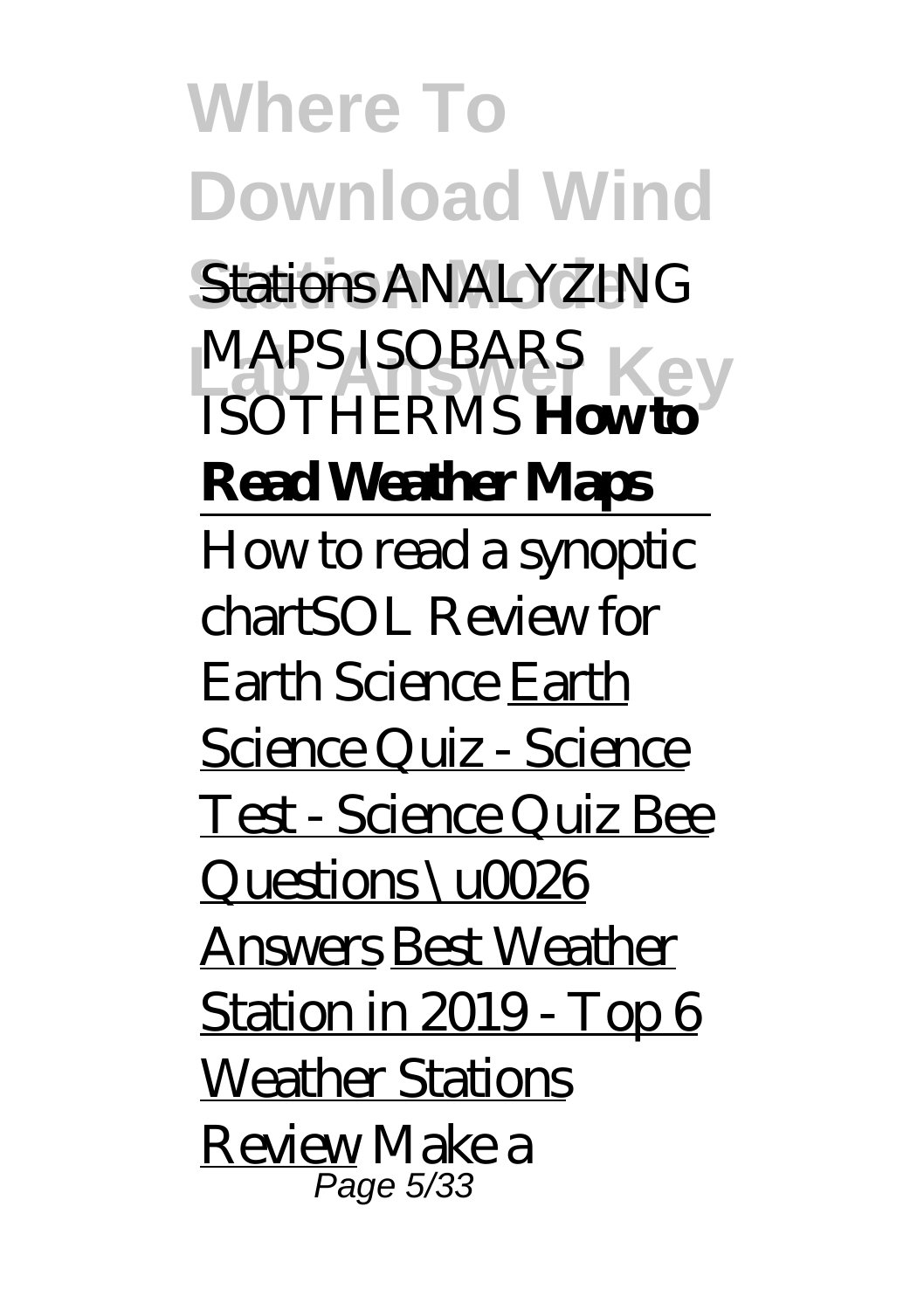**Where To Download Wind Convection Heat** e *Powered Windmill*  $\{e\}$ *Fun Kids Science Experiments* Weather: High and Low Pressure Meteorology p13station models Weather Station Model Temp Station Model Air Pressure Code The Station Model Reading a Weather Station Model Station Model**Dr.** Page 6/33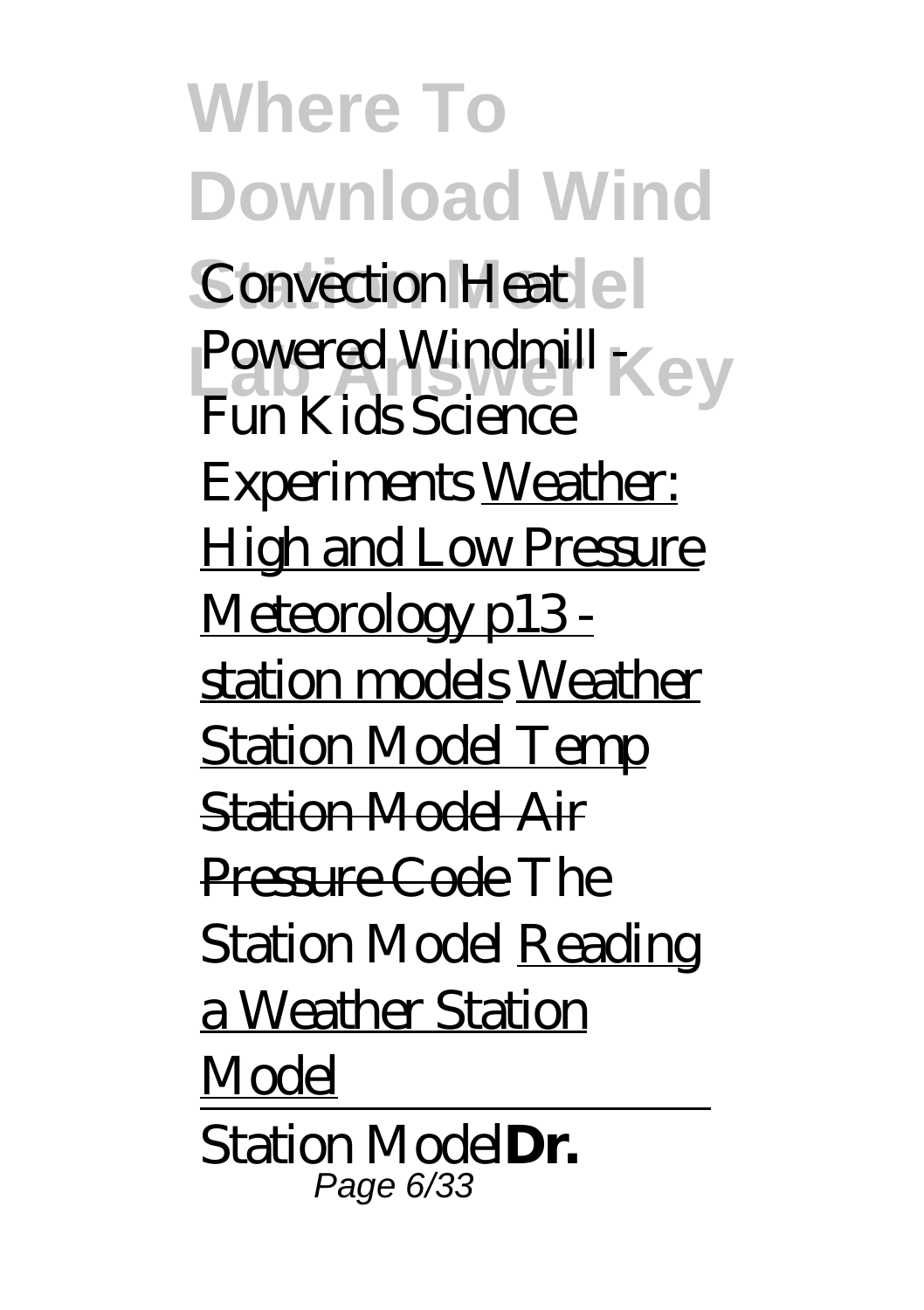**Where To Download Wind Station Model Martine Rothblatt — Lab Angle Answer Key**<br>**Polymath of Polymaths The Incredible | The Tim Ferriss Show** *149 Earth Science Midterm Review Questions with Answers!* Wind Station Model Lab Answer Question: Weather Maps (Lab 19) 1. Draw A Station Model Using The Following Info: Temp Pressure Wind Page 7/33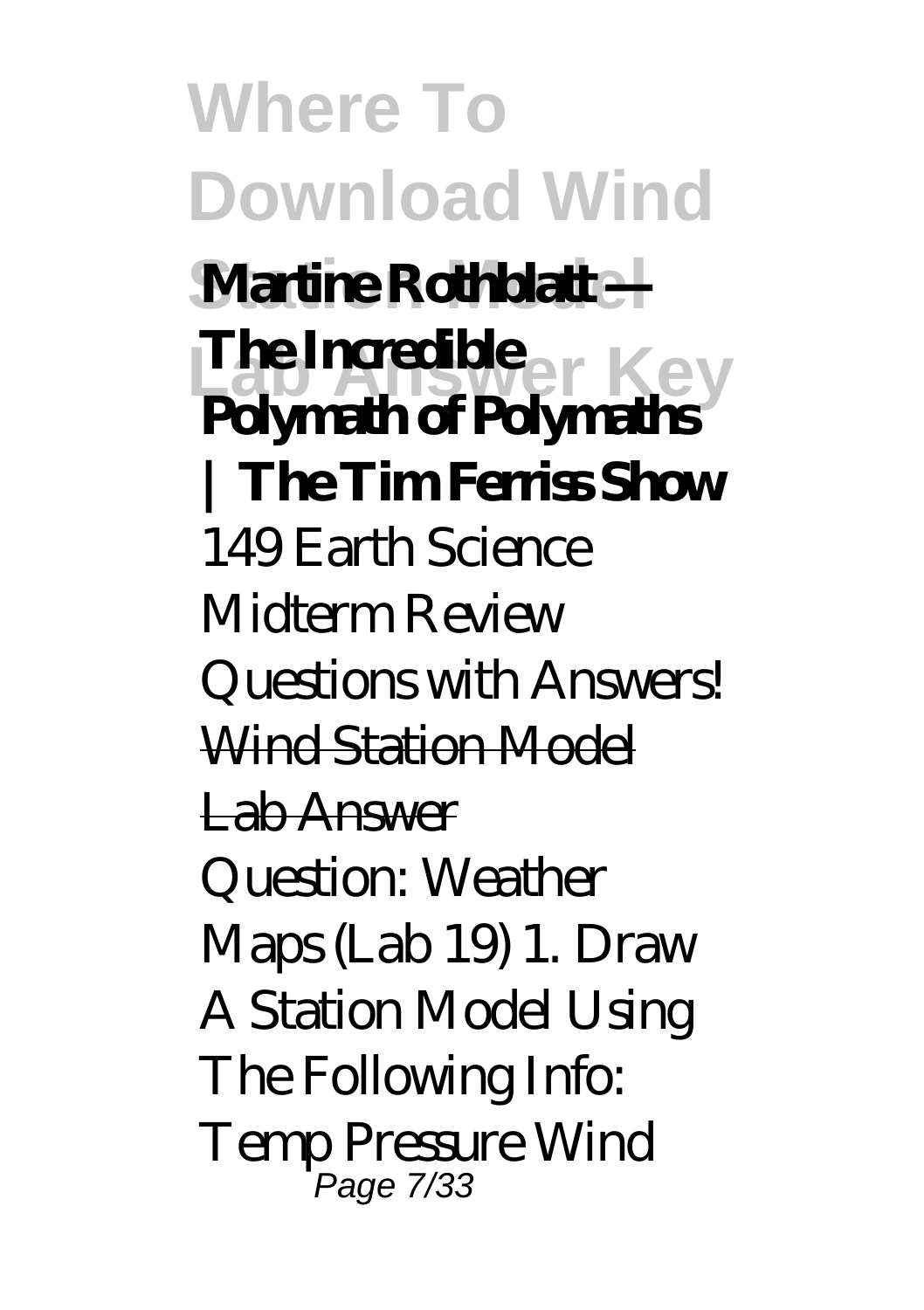**Where To Download Wind** Speed/direction del Dewpoint Station<br>Medal C<sub>2</sub><sup>2</sup> E<sup>1000</sup> Model 67°F 1003.5 Mb Northeast 45 Knots 65°F 2. Use The Station Model Below To Fill In The Following Information 72 626 Wind Speed I Wind Direction Temperature Dewpoint Pressure 63

Solved: Weather Maps (Lab 19) 1. Draw A Page 8/33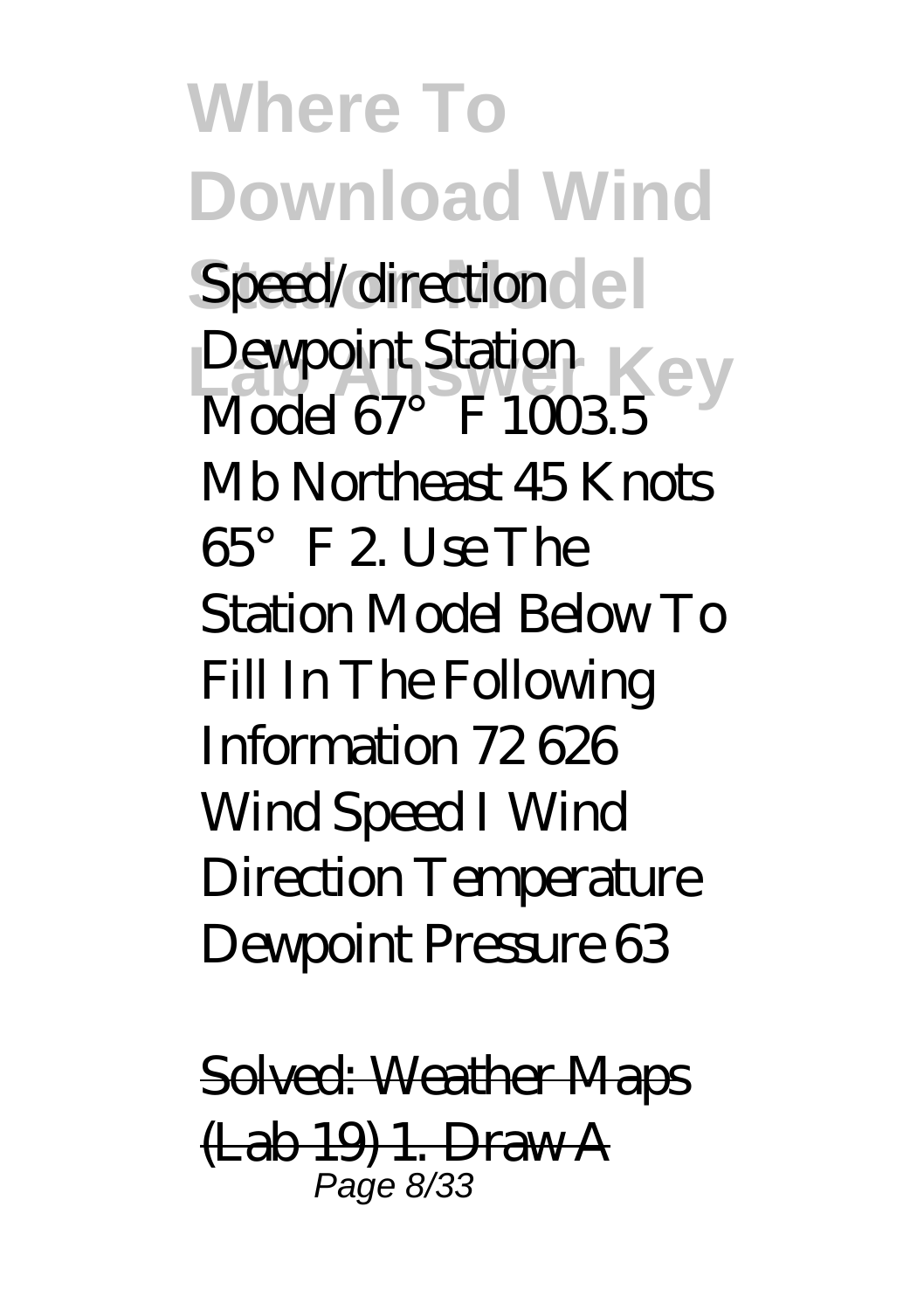**Where To Download Wind Station Model** Station Model Usin ... Place a "<sub>9</sub>", then a ey 10", in front of the coded number ex. 9 1 4.6 or 1 0 1 4.6 c. Determine which of the 2 decoded pressures falls within the normal range of pressures at the earth's surface (960 - 1040 mb). Since 914.6 is below the normal range, 1 46 i s the code for atmospheric pressure of Page 9/33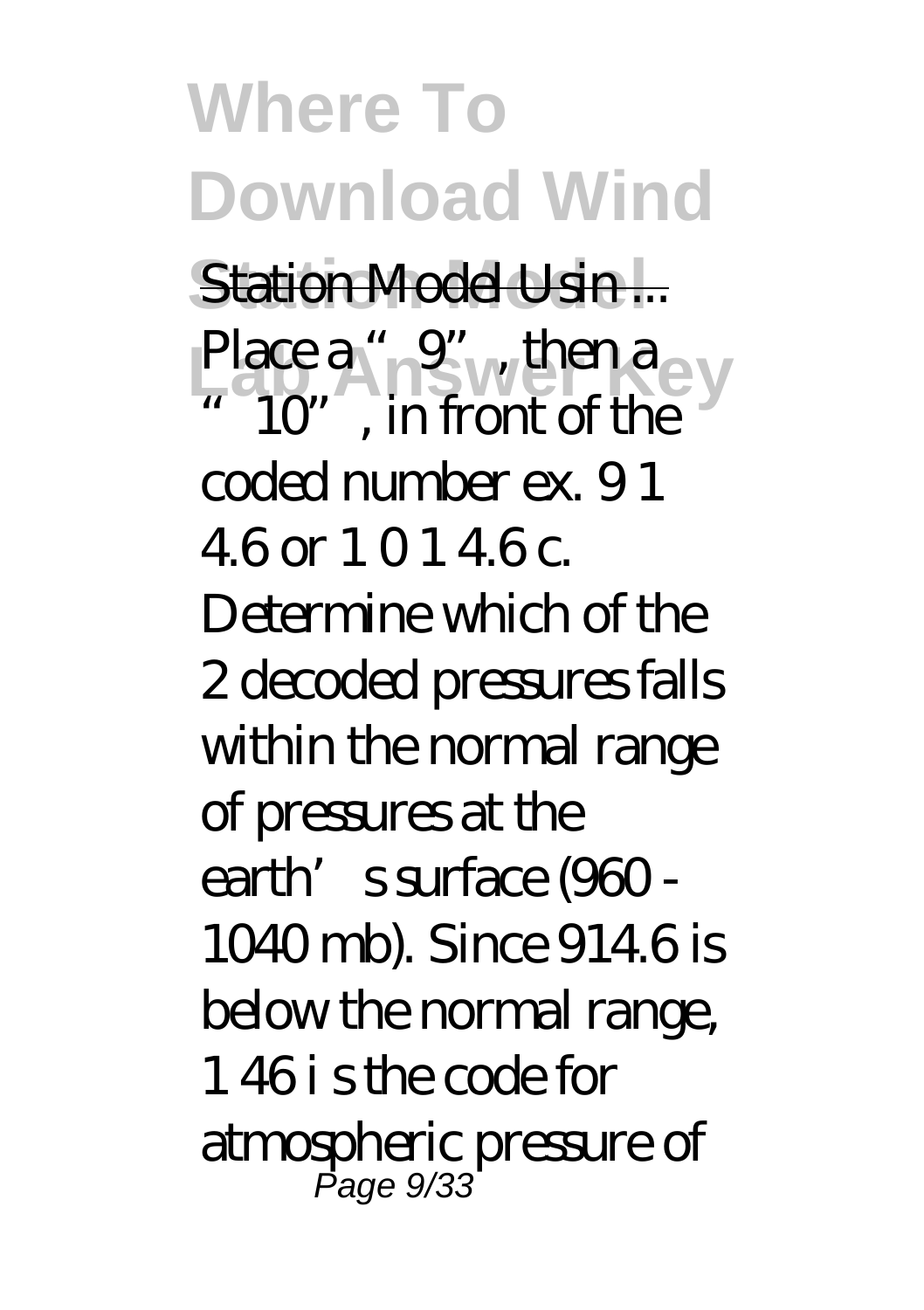**Where To Download Wind** 10146mb. Model **Lab Answer Key**<br>Lab:StationMod els fairmontstate.edu Think you have a good handle on wind speed and direction on a station model? Take this self-quiz below to see how you do. Begin by hitting the "Quiz me" button. Fill in the missing wind direction and speed, and then hit Page 10/33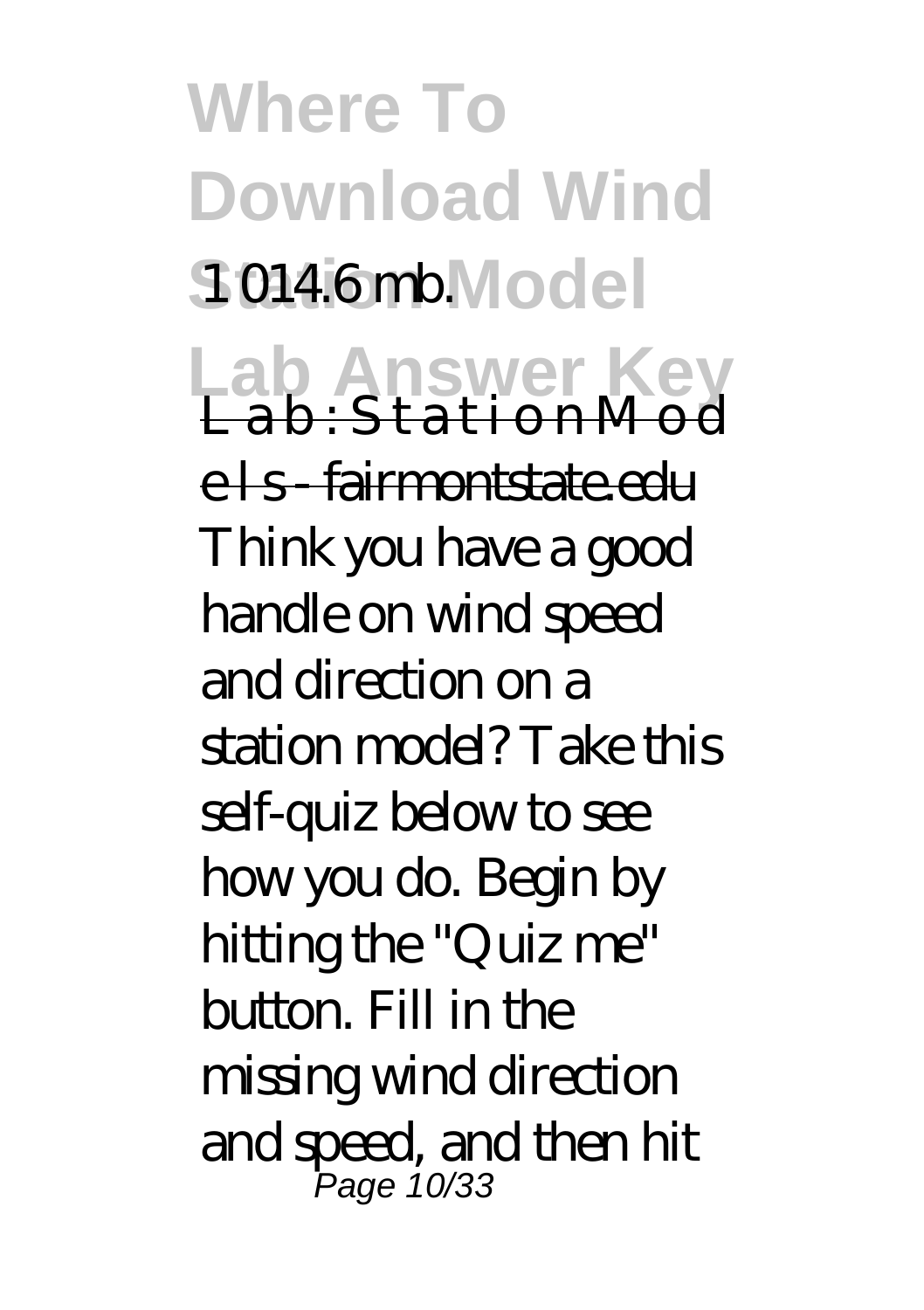**Where To Download Wind Station Model** "Submit" to check your **Lab Answer Key** answer. Wind direction can be rounded to the nearest 10 degrees and wind speed is to the nearest 5 knots.

The Station Model: Part II | METEO 3 **Introductory Meteorology** Air Pressure: when coding air pressure on a station model, use the Page 11/33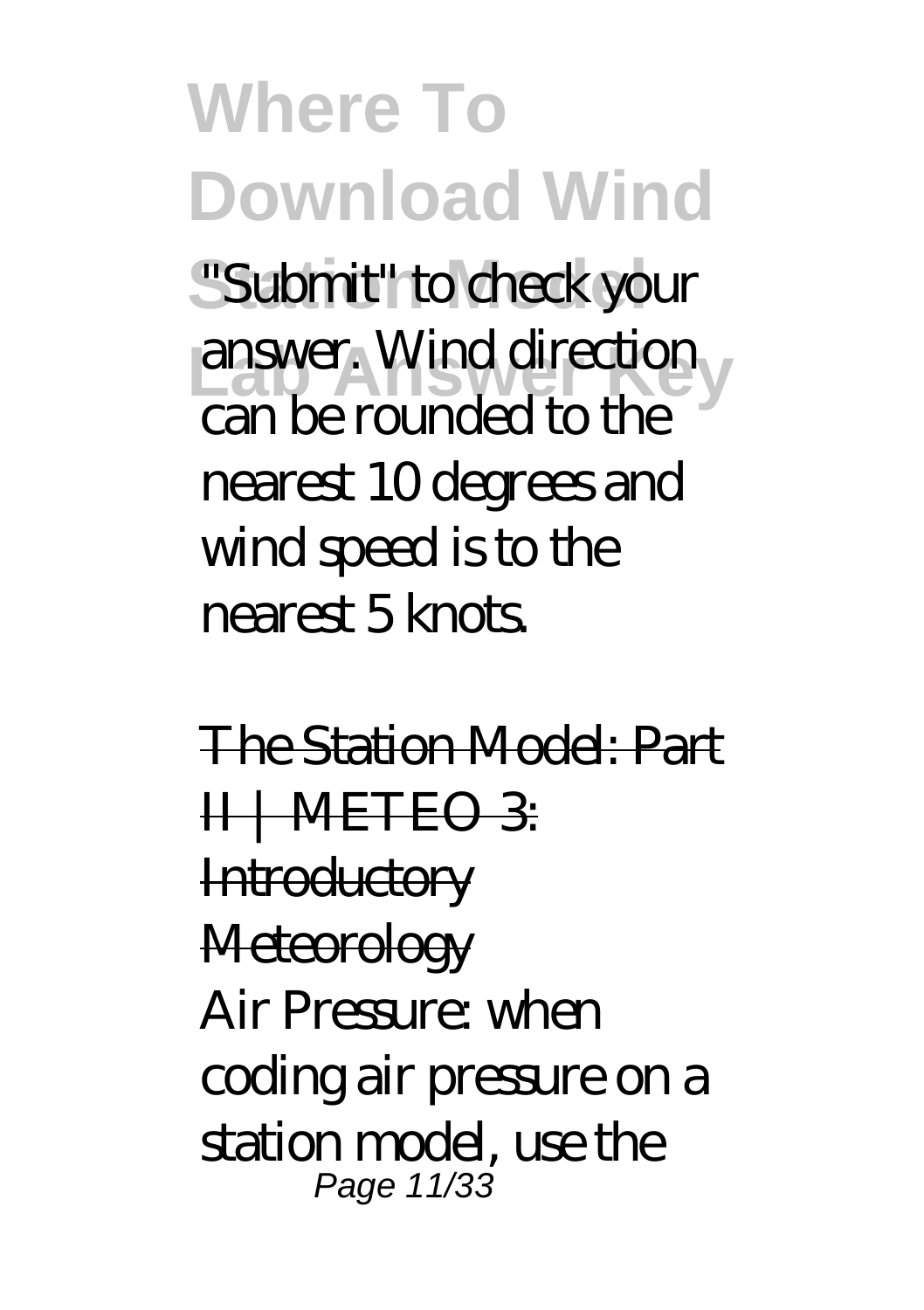**Where To Download Wind** following rule: a if the air pressure on the Key  $\mathsf{Lat}$  or  $\mathsf{Cat}$  is  $500$  or more, place a 9 in front of this number. Also put a decimal point in front of the last number EX: 588-- 958.8 millibars b. if the air pressure number on the station model is less than  $500$ add a 10 in front of the

Station Model Lab - Page 12/33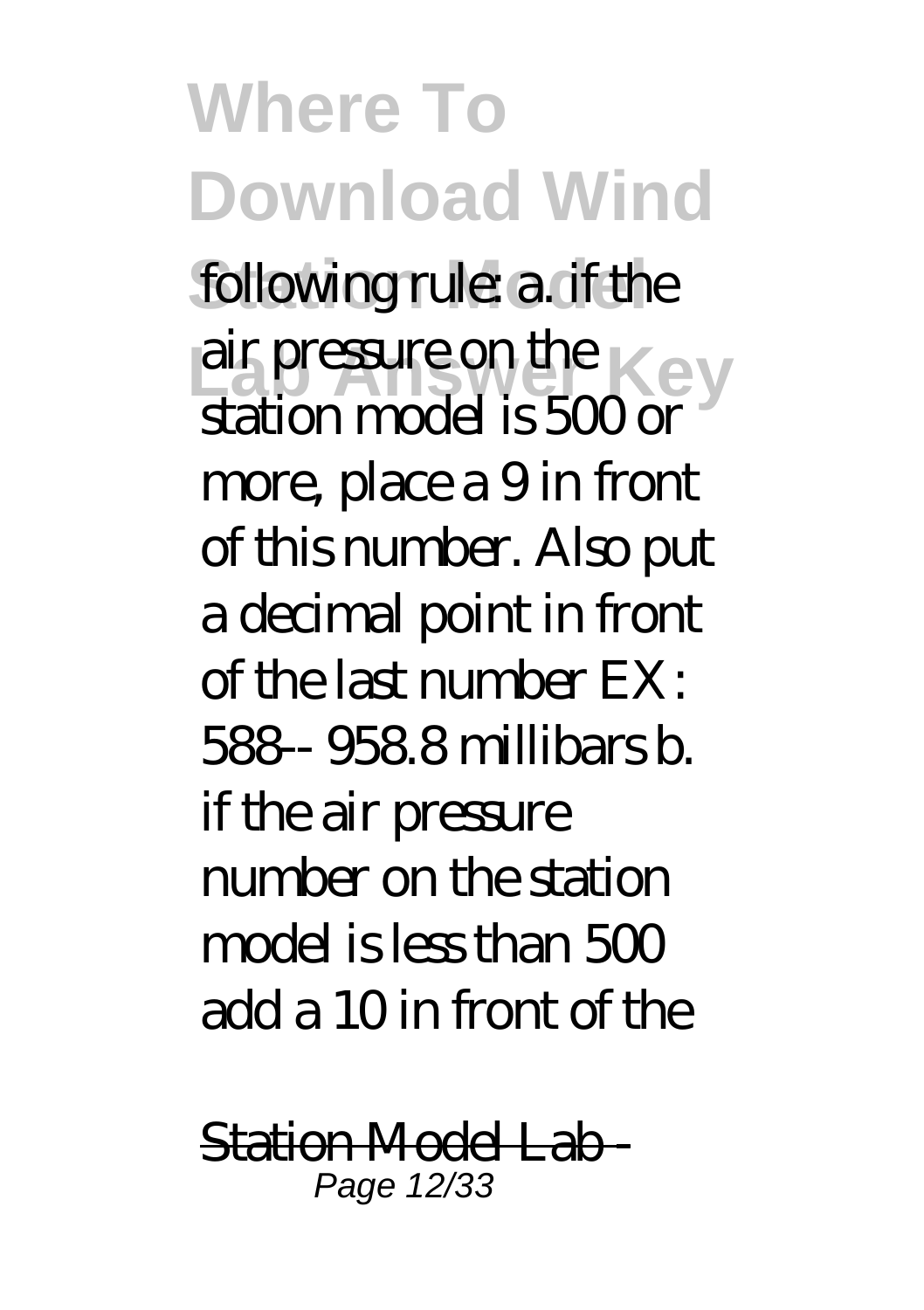**Where To Download Wind** New York Science **Feeber**nswer Key station model lab answers key On a station model, reading the temperature is pretty easy. The number located in the upper-left corner of the model is the station temperature expressed in degrees Fahrenheit (or Celsius, depending on the country of origin). In the Page 13/33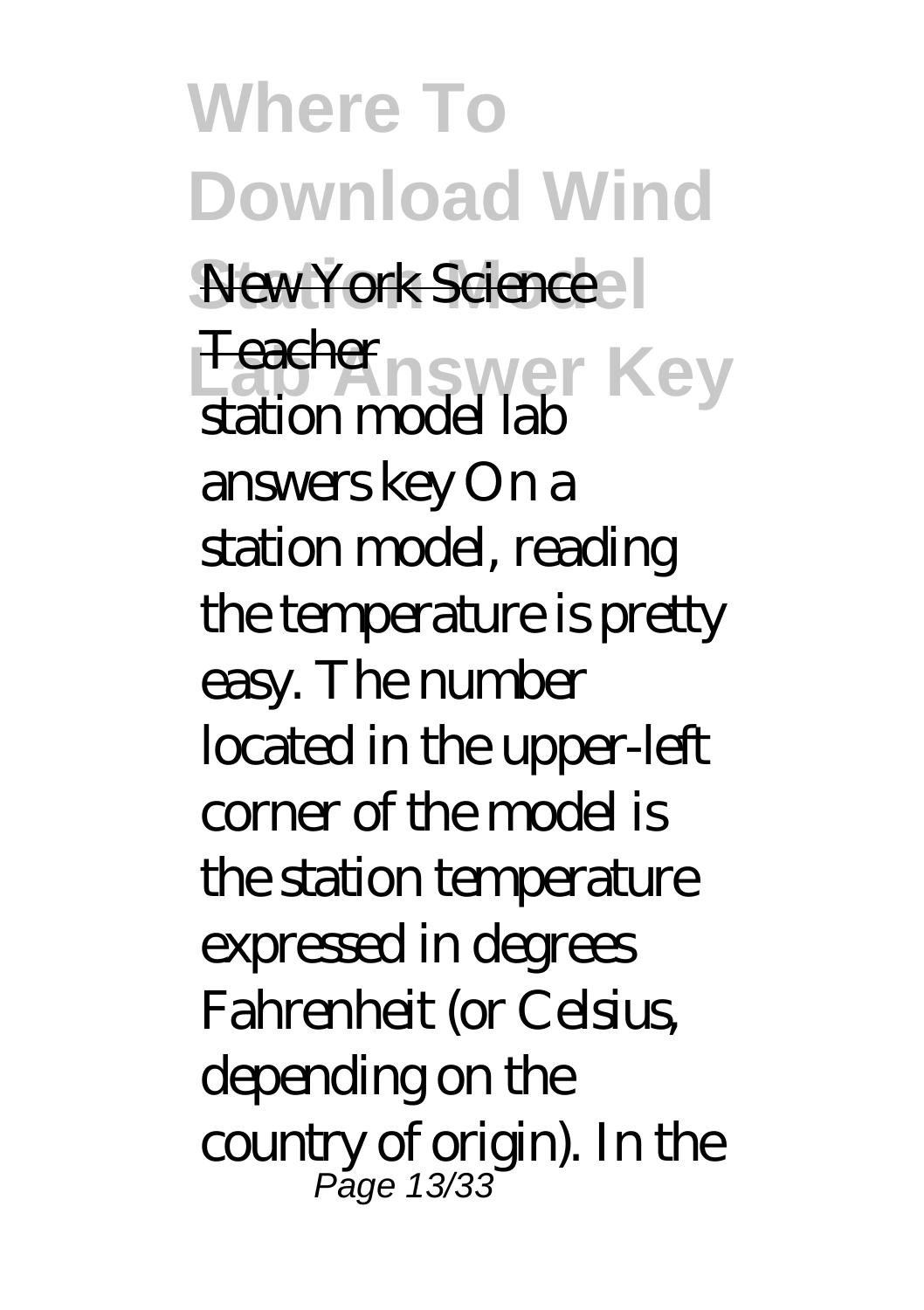**Where To Download Wind** case of the station model **Lab Answer Key** temperature is 52 degrees Fahrenheit. Station Model Lab Answers Key | browserquest.mozilla

station-model-labanswers-key 1/1 Downloaded from ... Question 9 1 pts Referring to the weather station model for San Page 14/33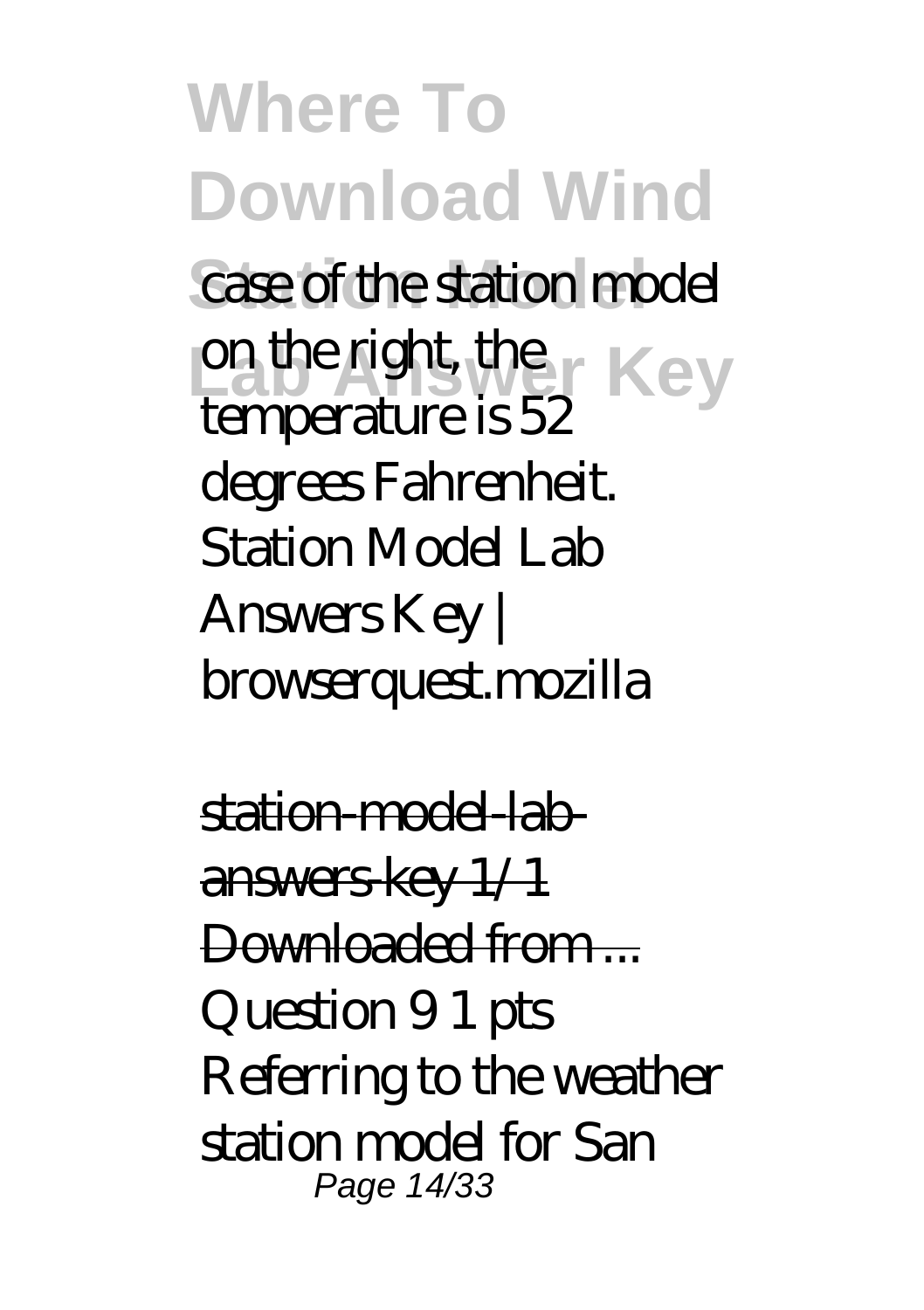**Where To Download Wind** Francisco above, what is the wind speed in knots? Record your answer in the text box below with the speed followed by a lower-case 'knots" (e.3. 15 knots): Questions from Lab Nine Part 3: Weather Station Model on page 86: Part 3: Weather Station Model Weather information colected at may station ground the world. Page 15/33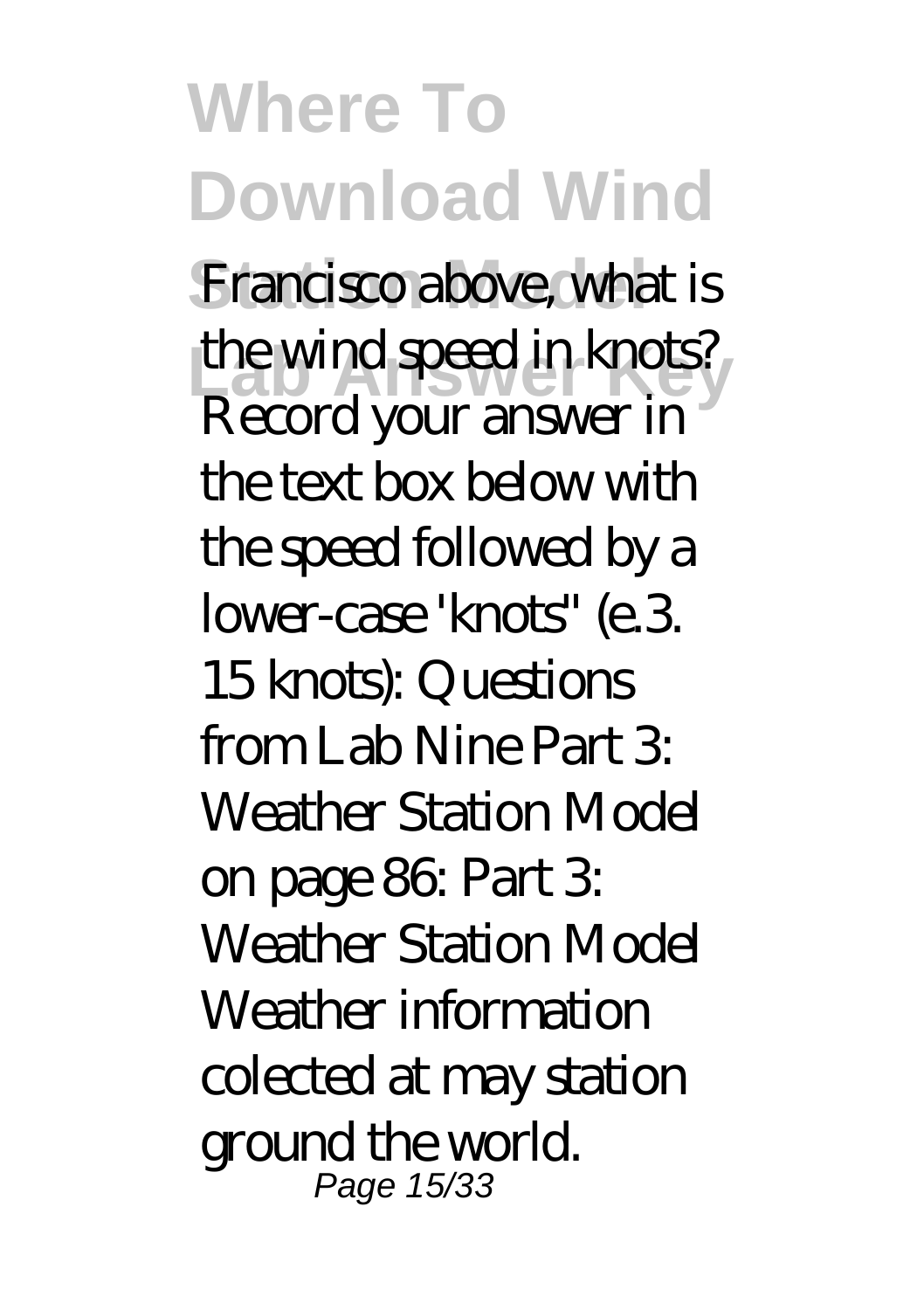**Where To Download Wind Station Model Solved: Question 9 1 Pts** Referring To The Weather Station ... 9. Which station model shows a wind direction from the southeast? Base your answers to questions 10 through 12 on the weather station model below and on your knowledge of Earth science. The model shows atmospheric Page 16/33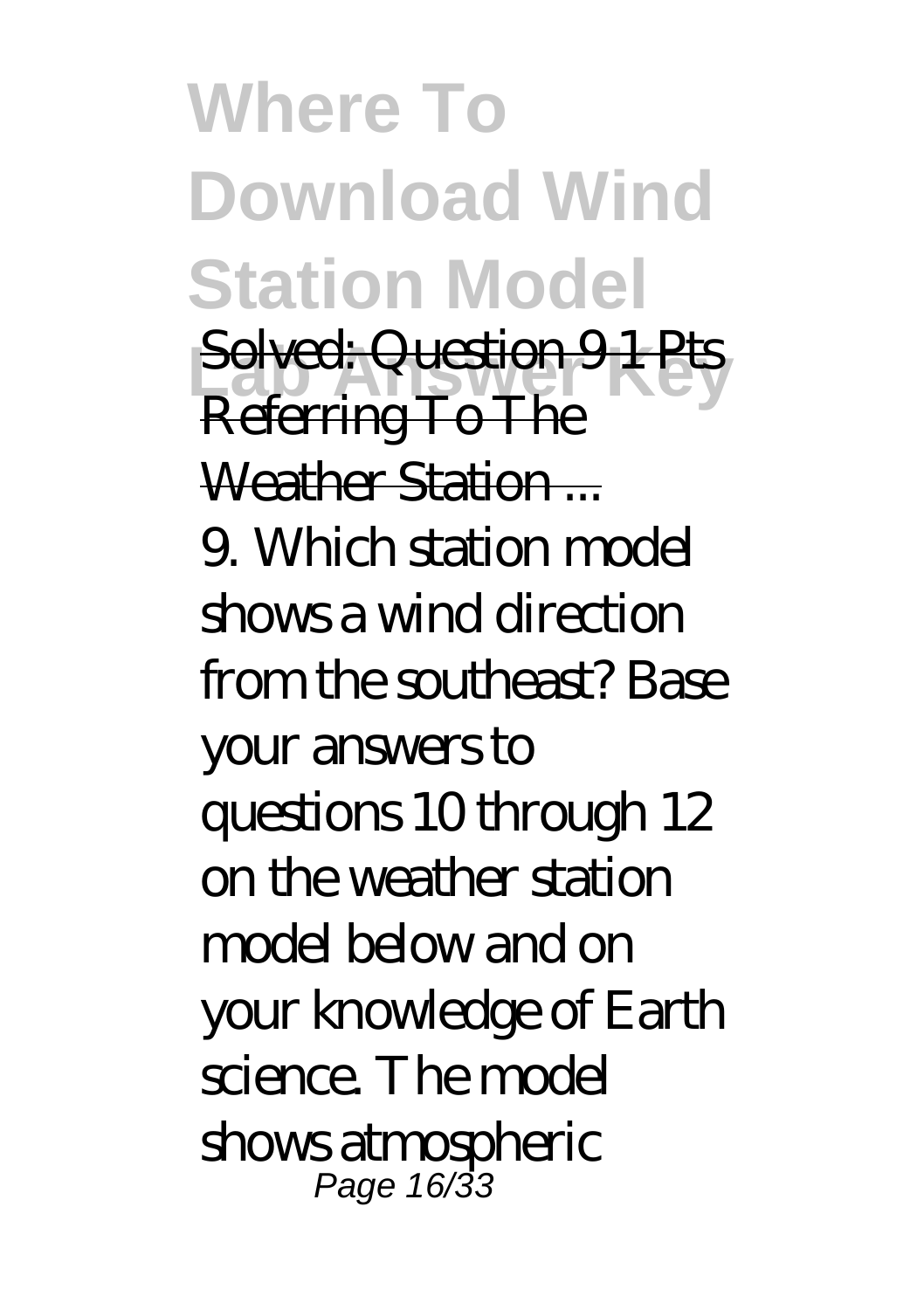**Where To Download Wind** conditions at Oswego, New York. 10. Fill in the correct information for each weather variable listed for this station model. 11.

Earth Science Regents  $R$ eview #4 On a station model, reading the temperature is pretty easy. The number located in the upper-left corner of the Page 17/33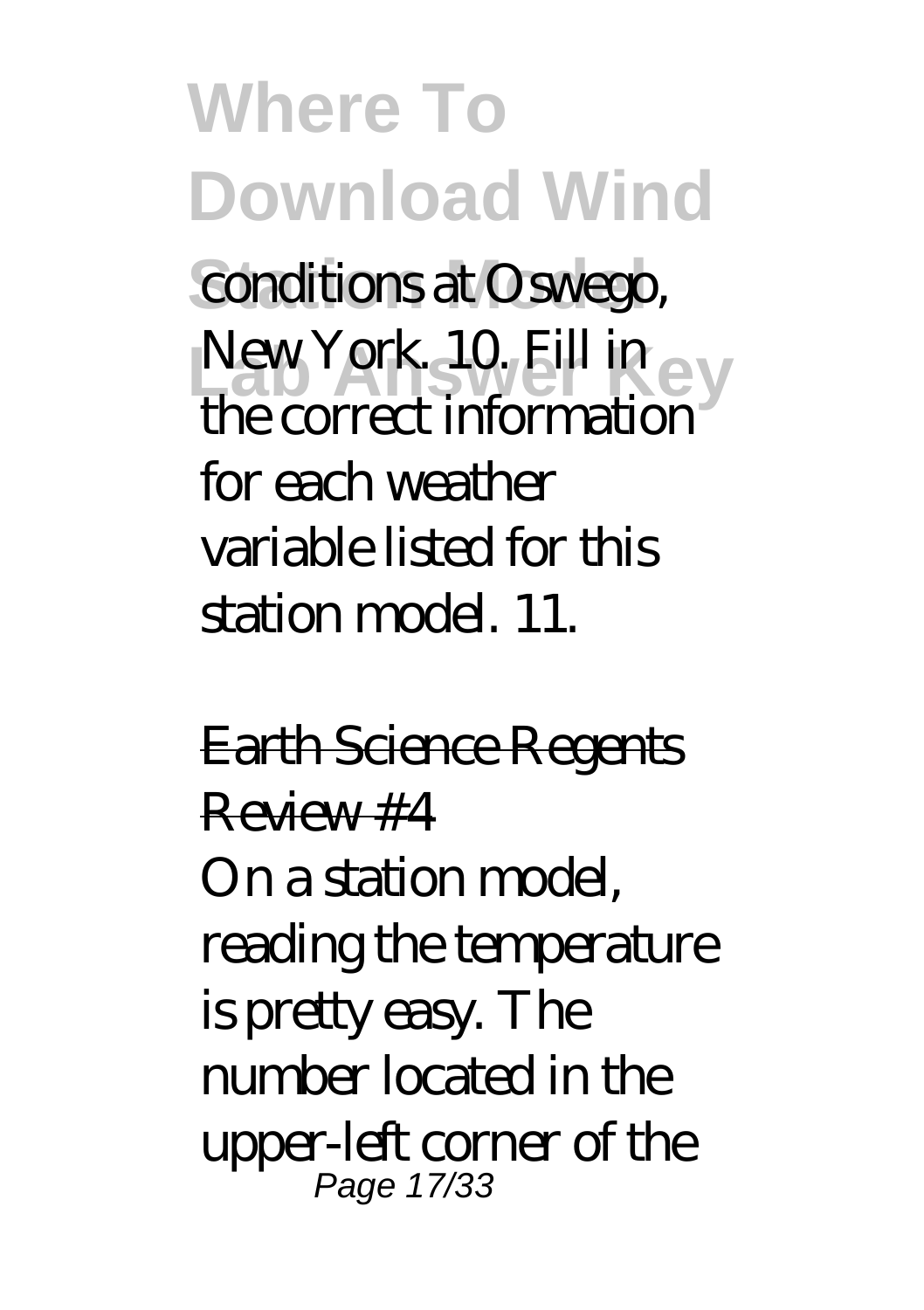**Where To Download Wind** model is the station temperature expressed in degrees Fahrenheit (or Celsius, depending on the country of origin). In the case of the station model on the right, the temperature is 52 degrees Fahrenheit.

The Station Model: Part **H-METEO 3: Introductory Meteorology** Page 18/33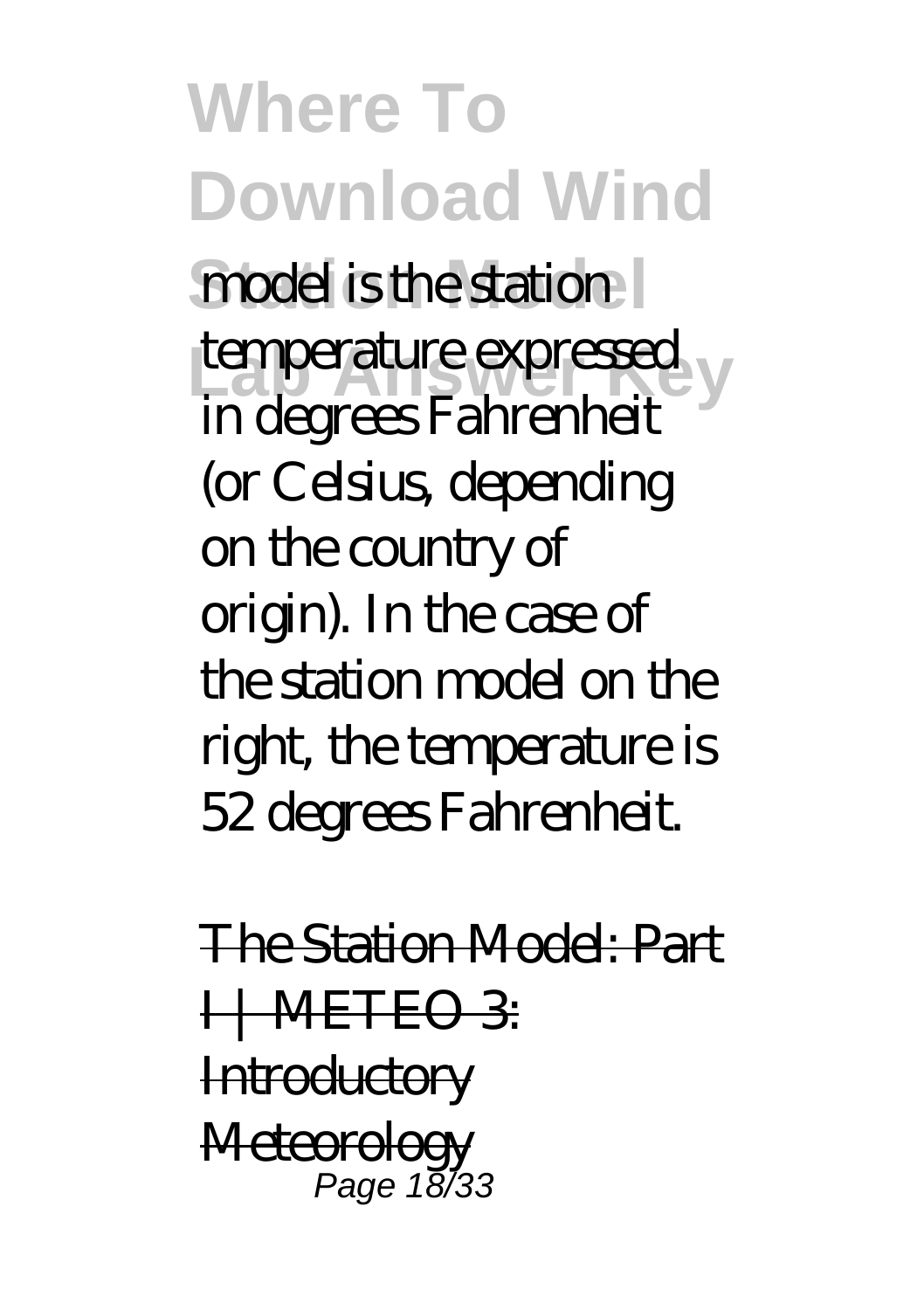**Where To Download Wind** A science share-a-thon is a place where teachers voluntarily upload their files for other teachers to use. When a teacher submits a file, it is catalogued and placed into a database.

Webshare and Share-athon - Science labs activities ... The wind at Atlanta exhibited a flow that Page 19/33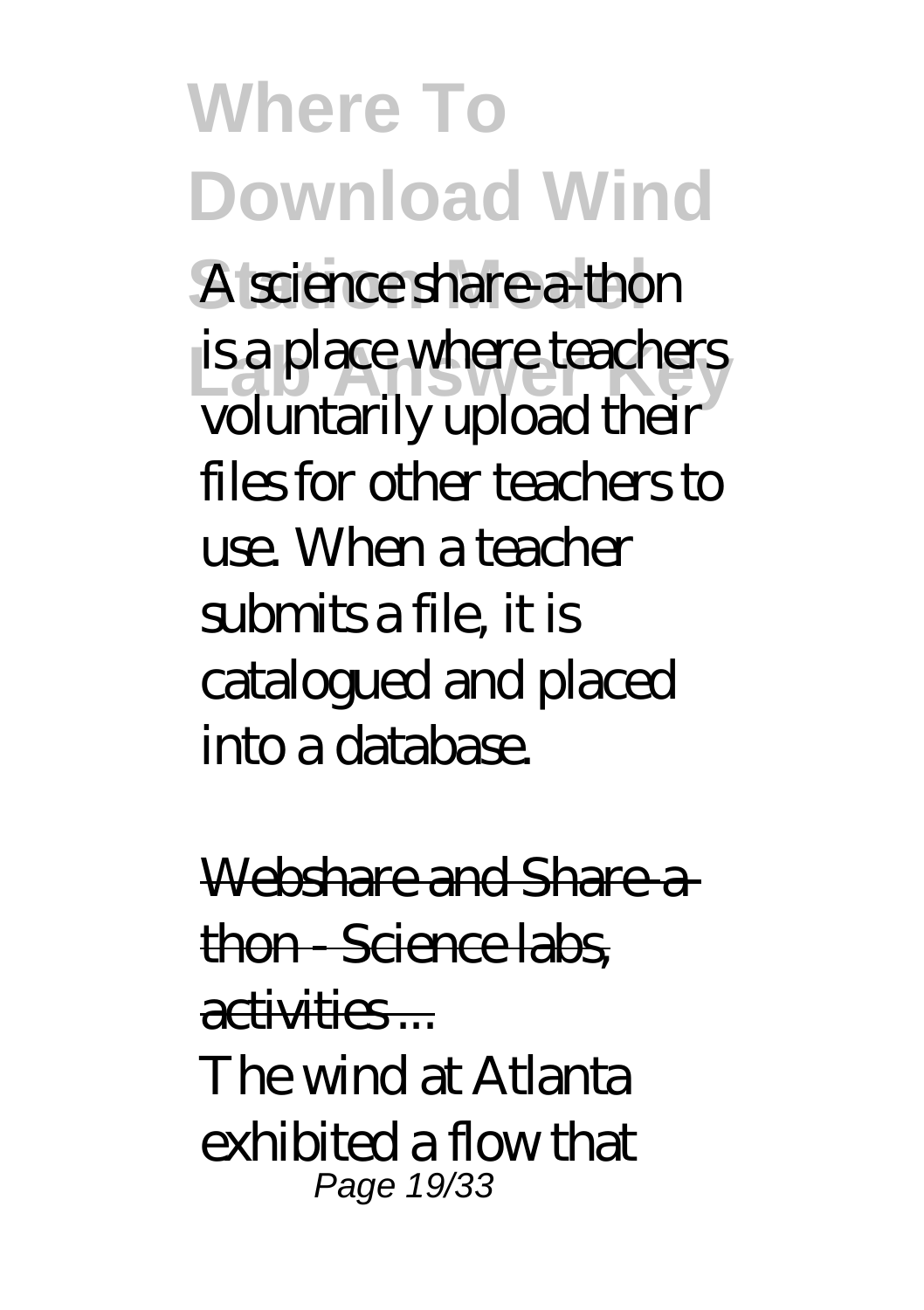**Where To Download Wind** was oriented almost directly across the Key isotherms. This wind direction was from \_\_\_\_\_ temperature regions. Stations from the East Coast to Nebraska that were north of the frontal system generally displayed this same pattern of temperatures and air flow directions.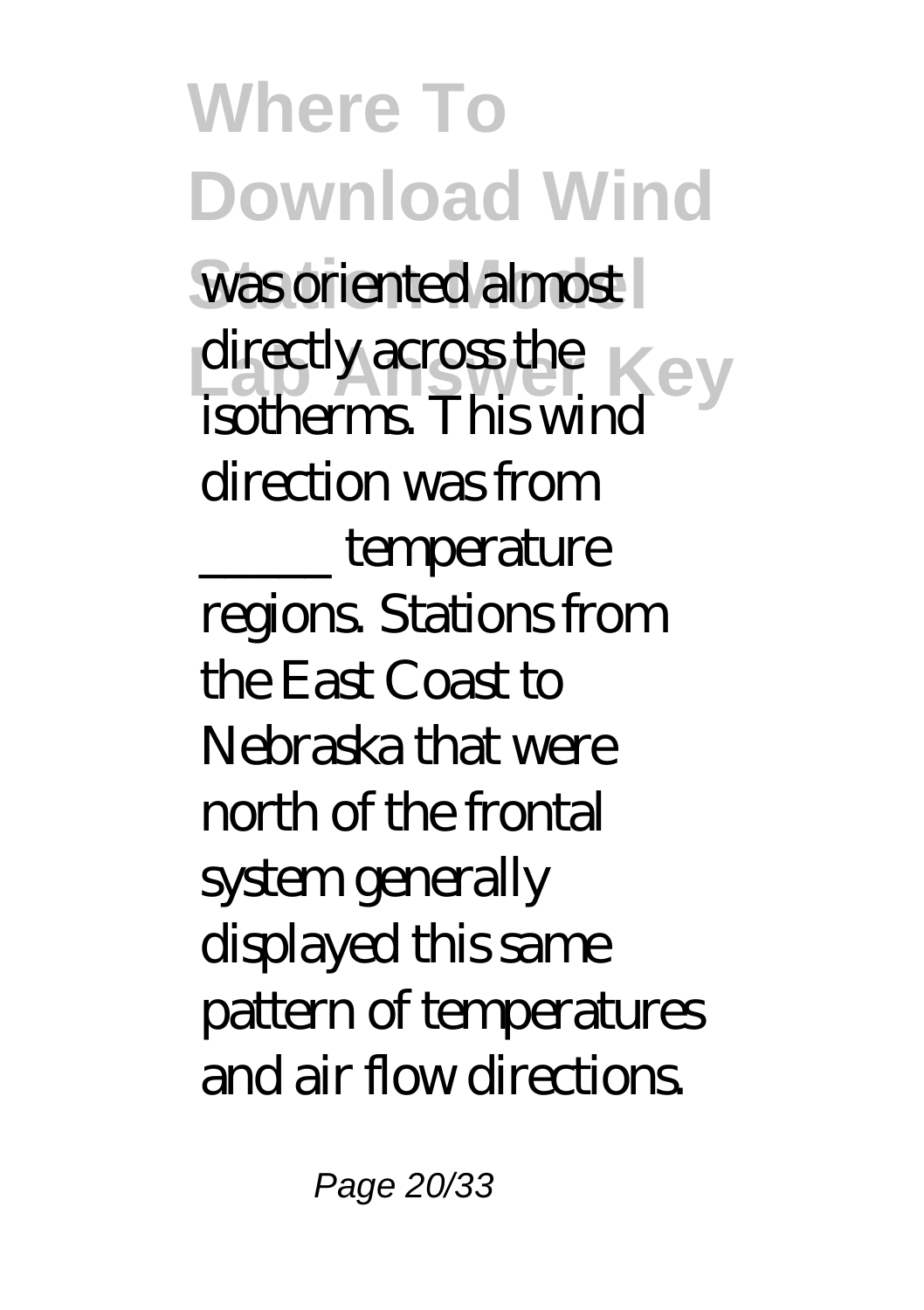**Where To Download Wind Chapter 4 Investigation A Flashcards** wer Key Questions and ... Matching Questions On the blank line, write the letter of the item in Column B that is most closely related to the item in column A. Column A Column B  $-G$   $\_\_1$ . Large sections of troposphere with a. warm front same temperature and Page 21/33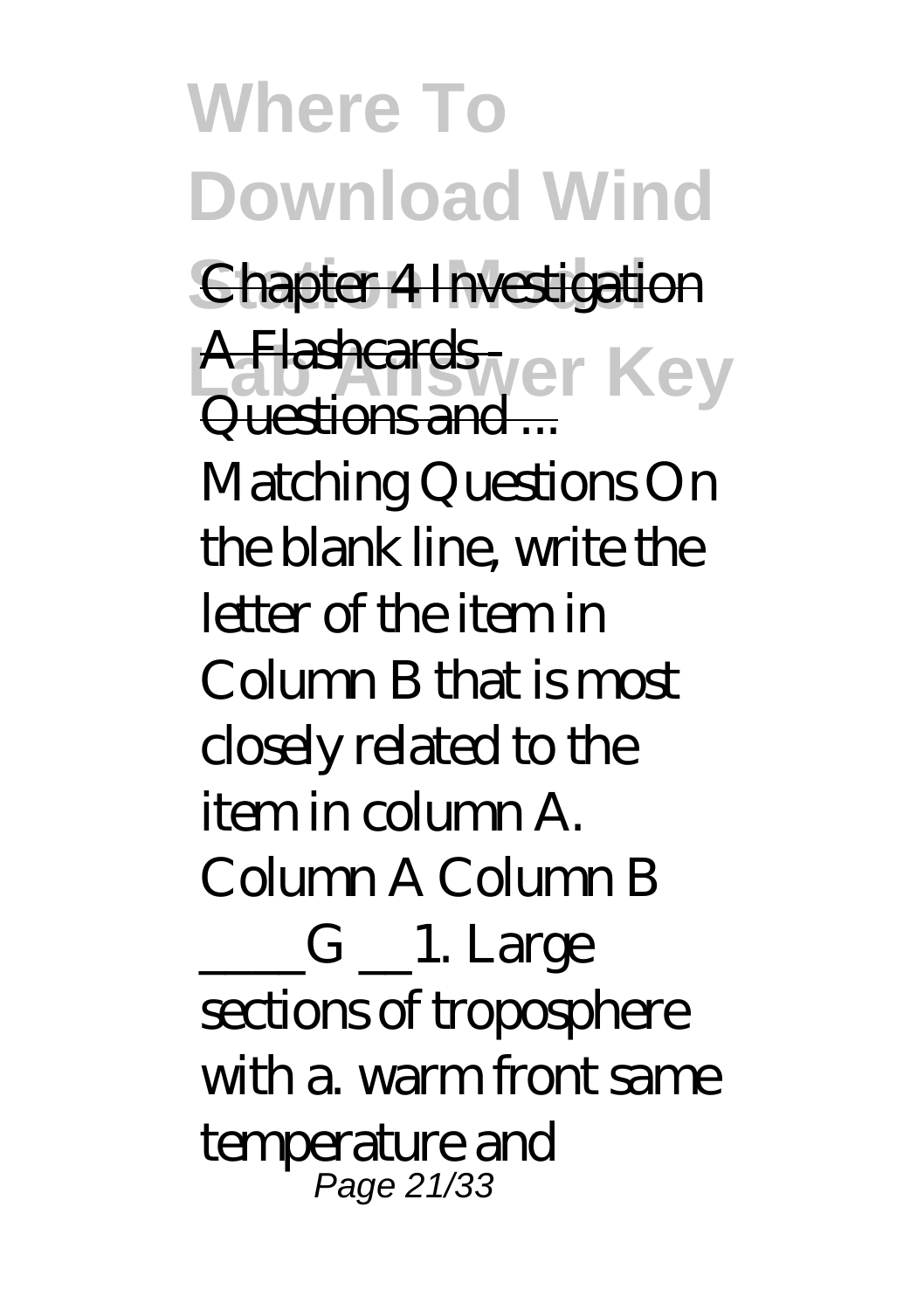**Where To Download Wind** humidity b. wintere storm An<sup>E</sup> wer Key Boundary between two air masses not c. occluded front moving in relation to each other. d. hurrican

Conclusion Study the weather stations shown to the right... The wind speed is determined by adding up the total of flags, Page 22/33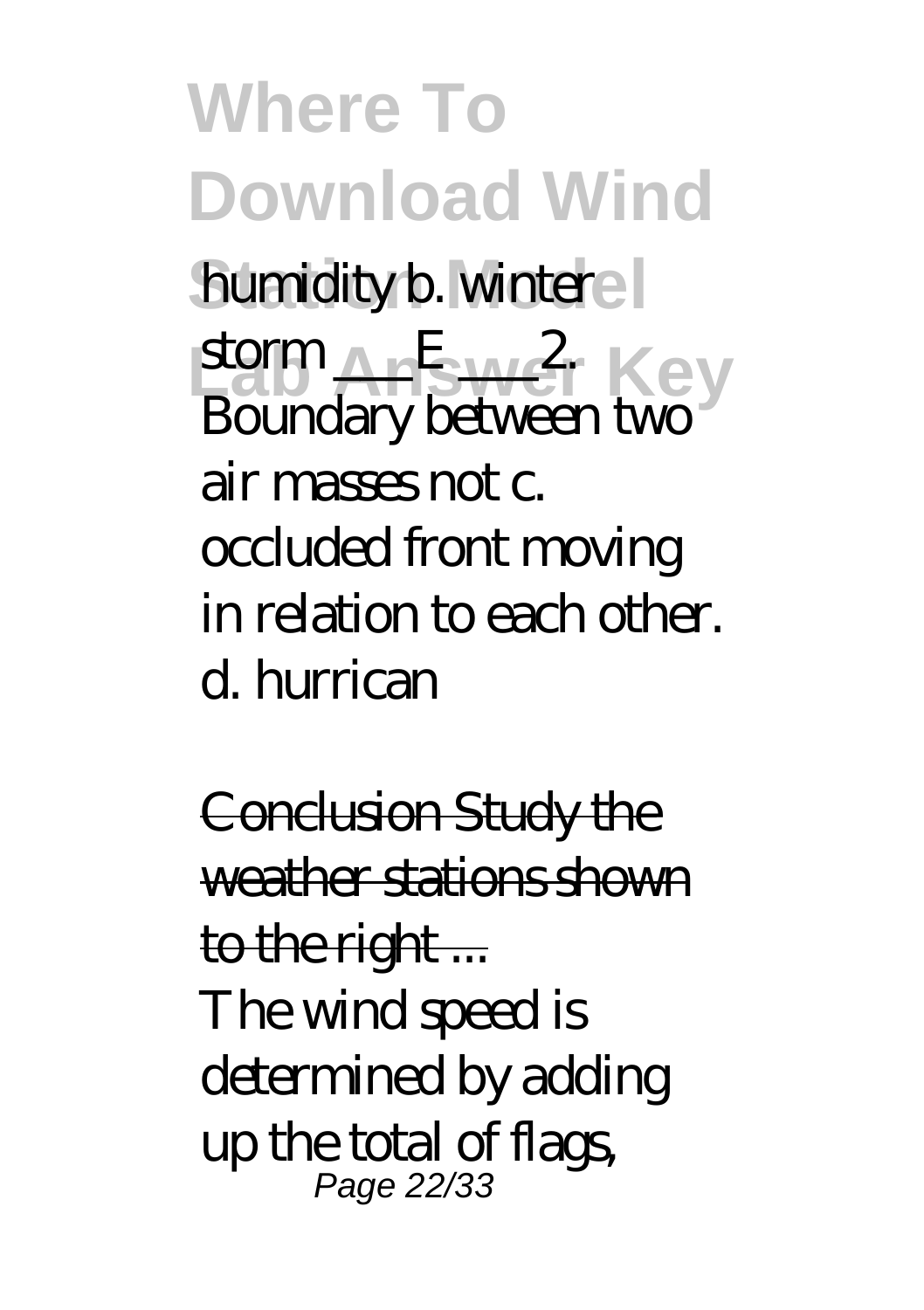**Where To Download Wind** lines, and half-lines, each of which have the following individual values: Flag: 50 kts Line: 10 kts Half-Line: 5 kts If there is only a circle depicted over the station with no wind symbol present, the wind is calm. Below are some sample wind symbols:

Station Model Information for Page 23/33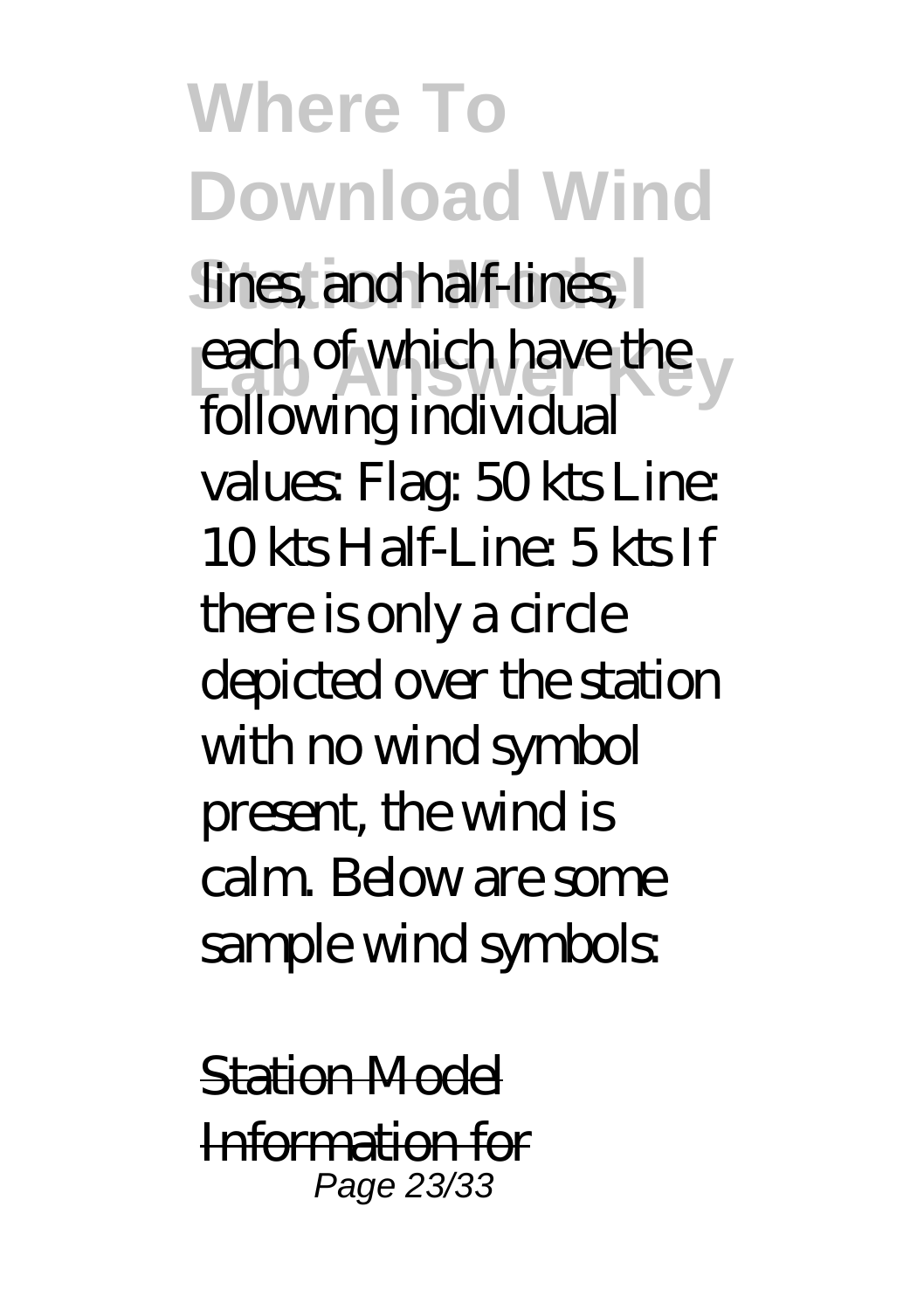**Where To Download Wind Weather Observations** Which station model ey shows an air temperature of 75°F and a barometric pressure of 996.3 mb? Preview this quiz on Quizizz. The map below shows air pressures recorded in millibars (mb).Which map shows the correct location of the 996-mb,  $1000 \,\mathrm{mb}$  and  $1004 \,\mathrm{mb}$ Page 24/33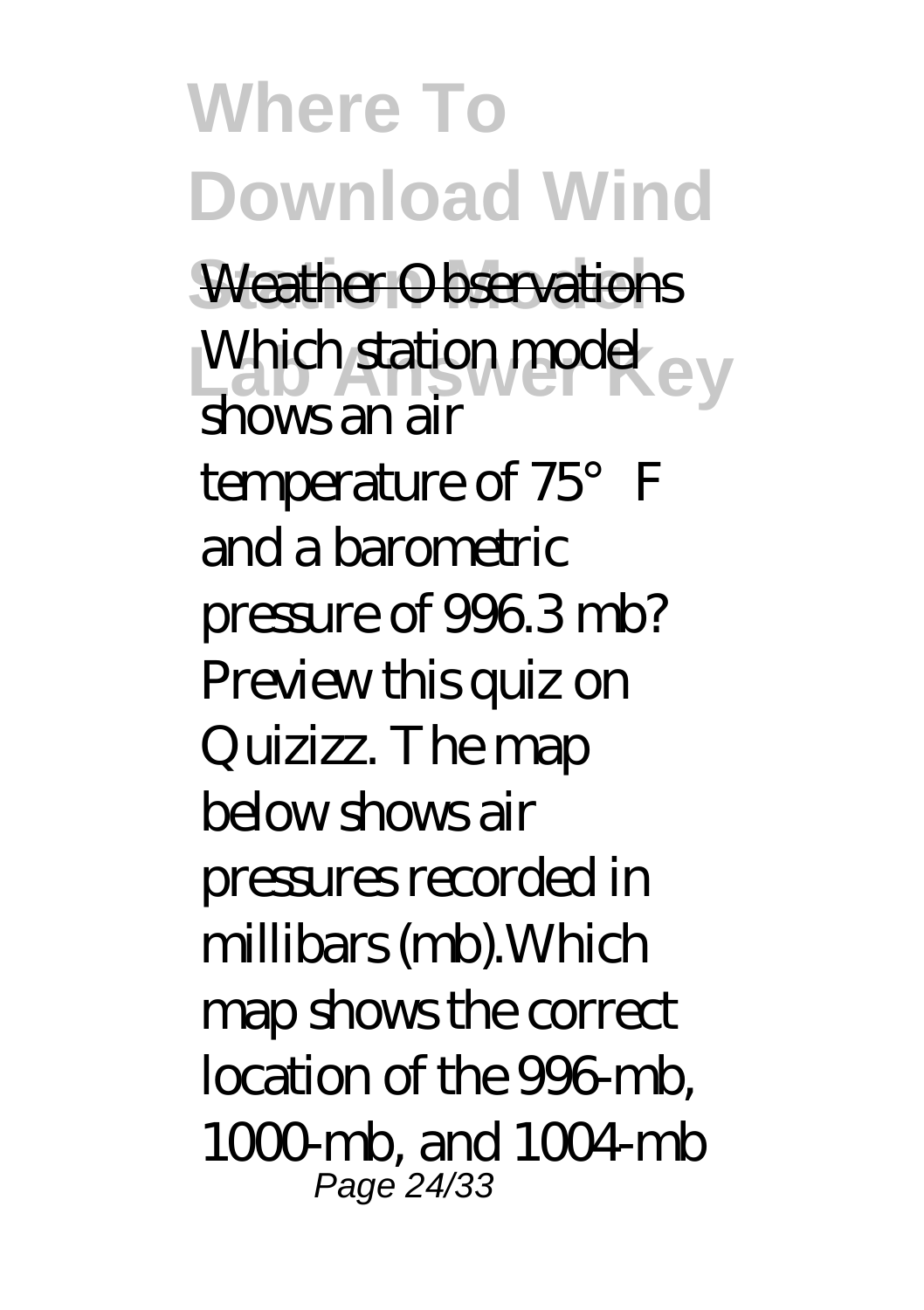**Where To Download Wind** isobars?n Model **Lab Answer K** ES-Aug 2014 Q 31-40 + Earth Sciences Quiz - **Quizizz** If the number falls between 56.0 and 99.9, place a 9 before the first digit. If the number falls between  $000$  and  $559$ place a 10 in front of the first digit. Thus 24.7 would be 1024.7 mb. Directly above the Page 25/33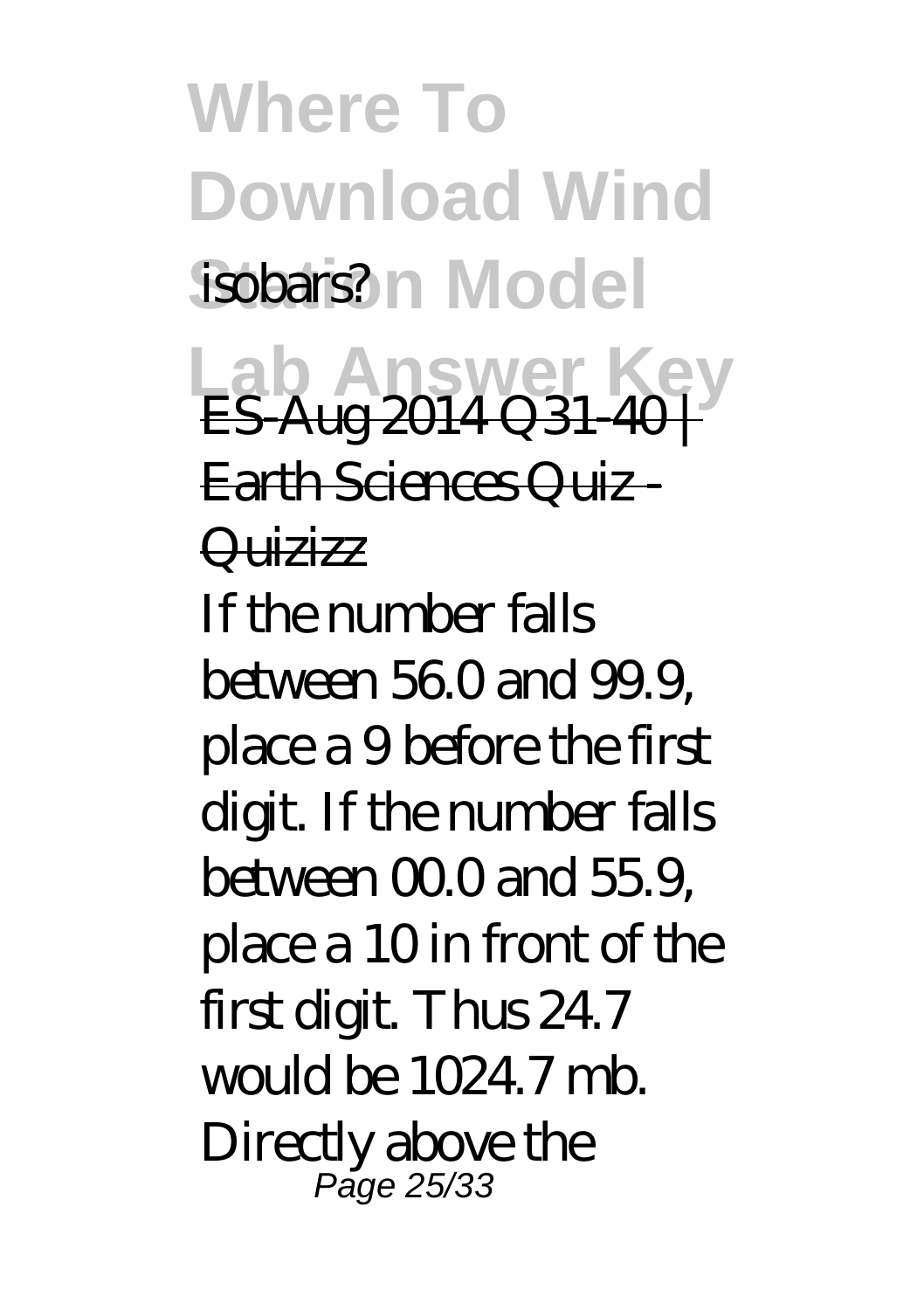**Where To Download Wind** center circle on the sample station model ey are two symbols.

Station Models and Reading a Weather **Map** The station model uses a wind barb to show both wind direction and speed. The wind barb shows the speed using "flags" on the end. Each half of a flag depicts 5 Page 26/33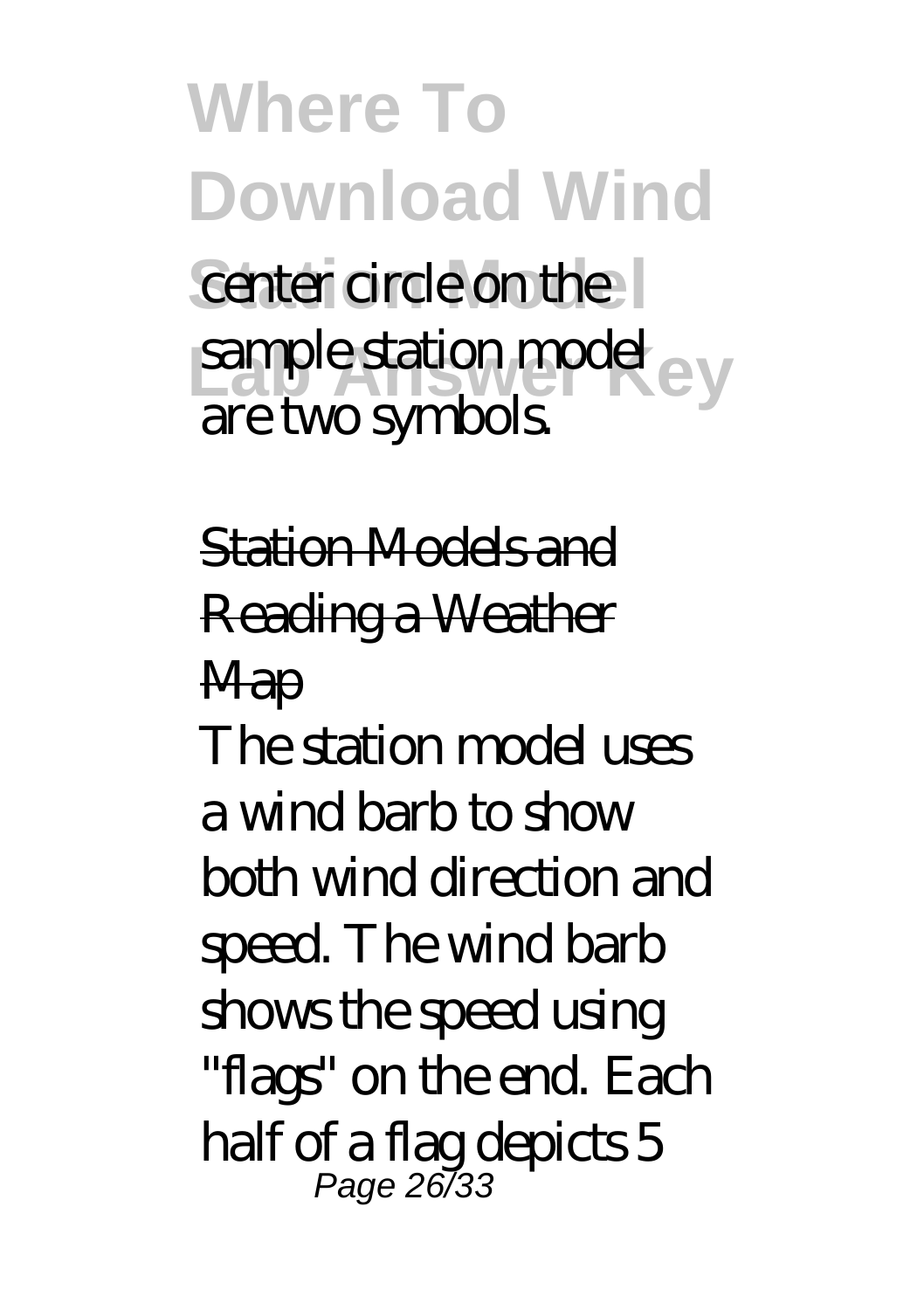**Where To Download Wind Station Model** kn (9.3 km/h; 5.8 mph) Each full flag depicts 10 kn (19 km/h; 12 mph) Each pennant (filled triangle) depicts 50 kn (93 km/h; 58 mph) Winds are depicted as blowing from the direction the flags are facing.

Station model -**Wikipedia** The stick of the station Page 27/33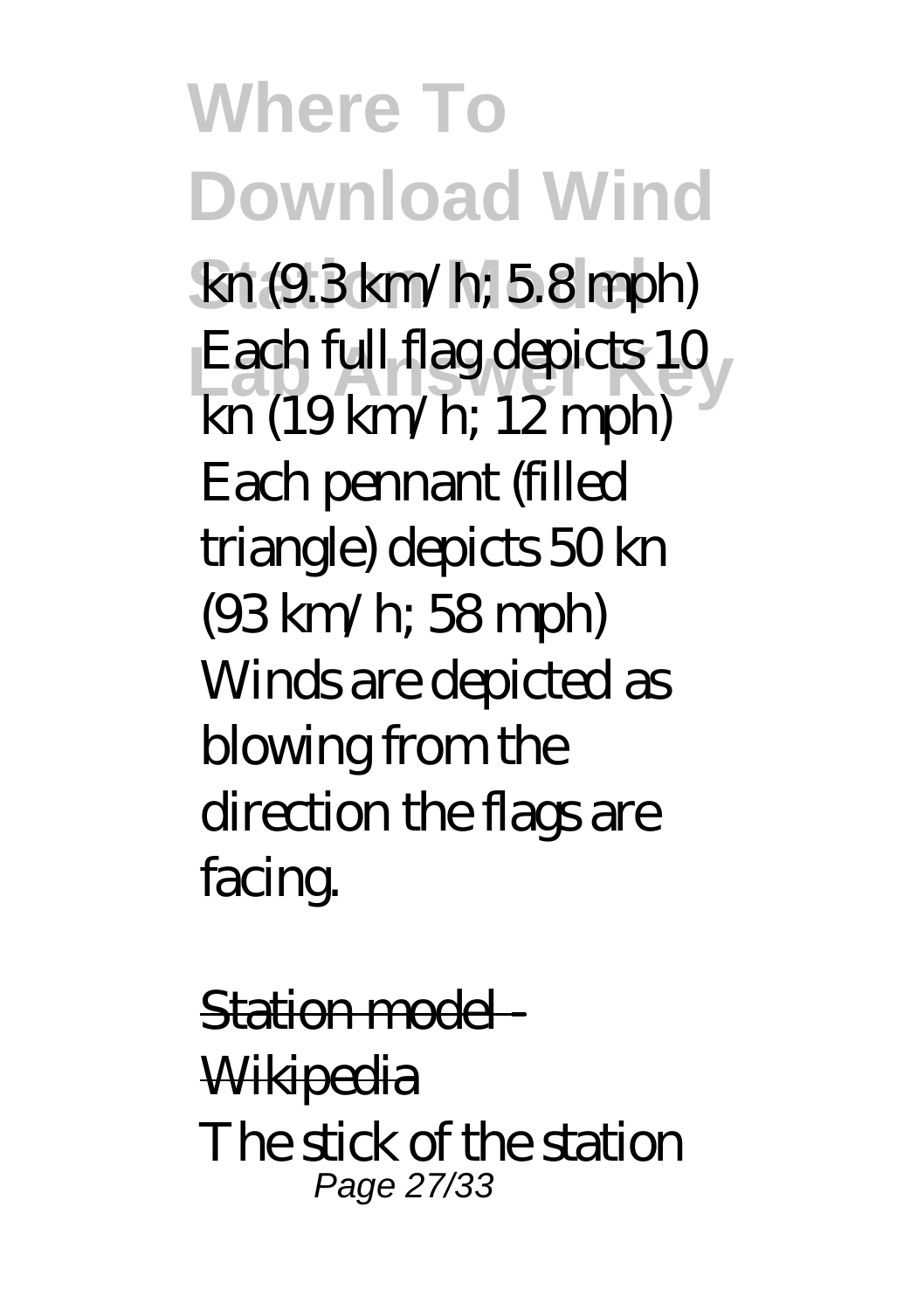**Where To Download Wind** models points in the direction of where the wind comes from. The flags on the stick approximate the speed of the wind, a short flag: 5 knots, a long flag 10 knots and triangle is 50 knots. A knot equals 1.85km/hr or 1.2 mph Claud cover is determined by how much of the visible sky is filled with clouds. Page 28/33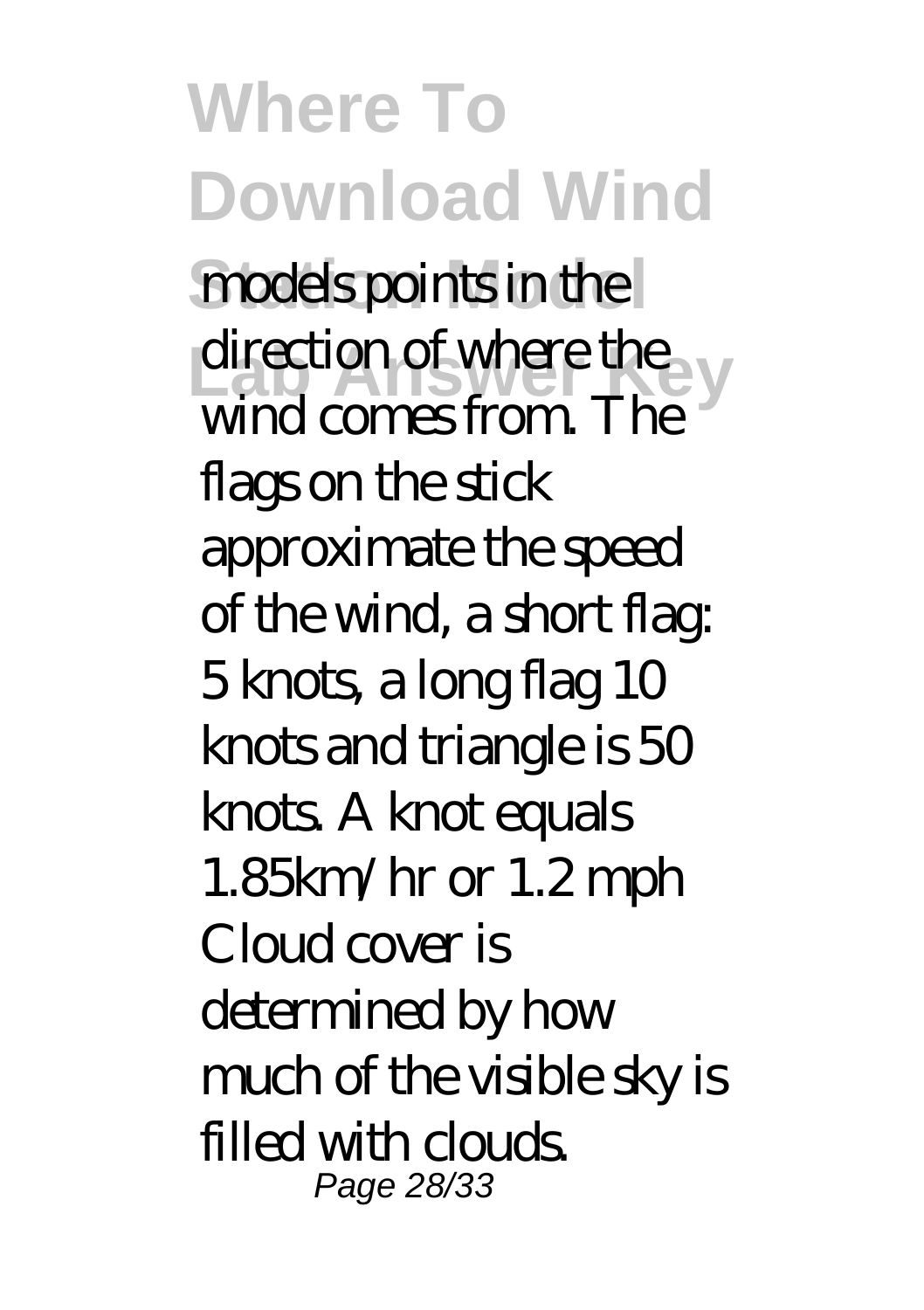**Where To Download Wind Station Model LATION MODEL** LAB Suffolk Public Schools Blog With this interactive lab, you can examine the main factors that affect temperature, length of day and seasonal altitude of the sun. Hopefully you will discover how the position of the Earth in it's orbit coupled with Page 29/33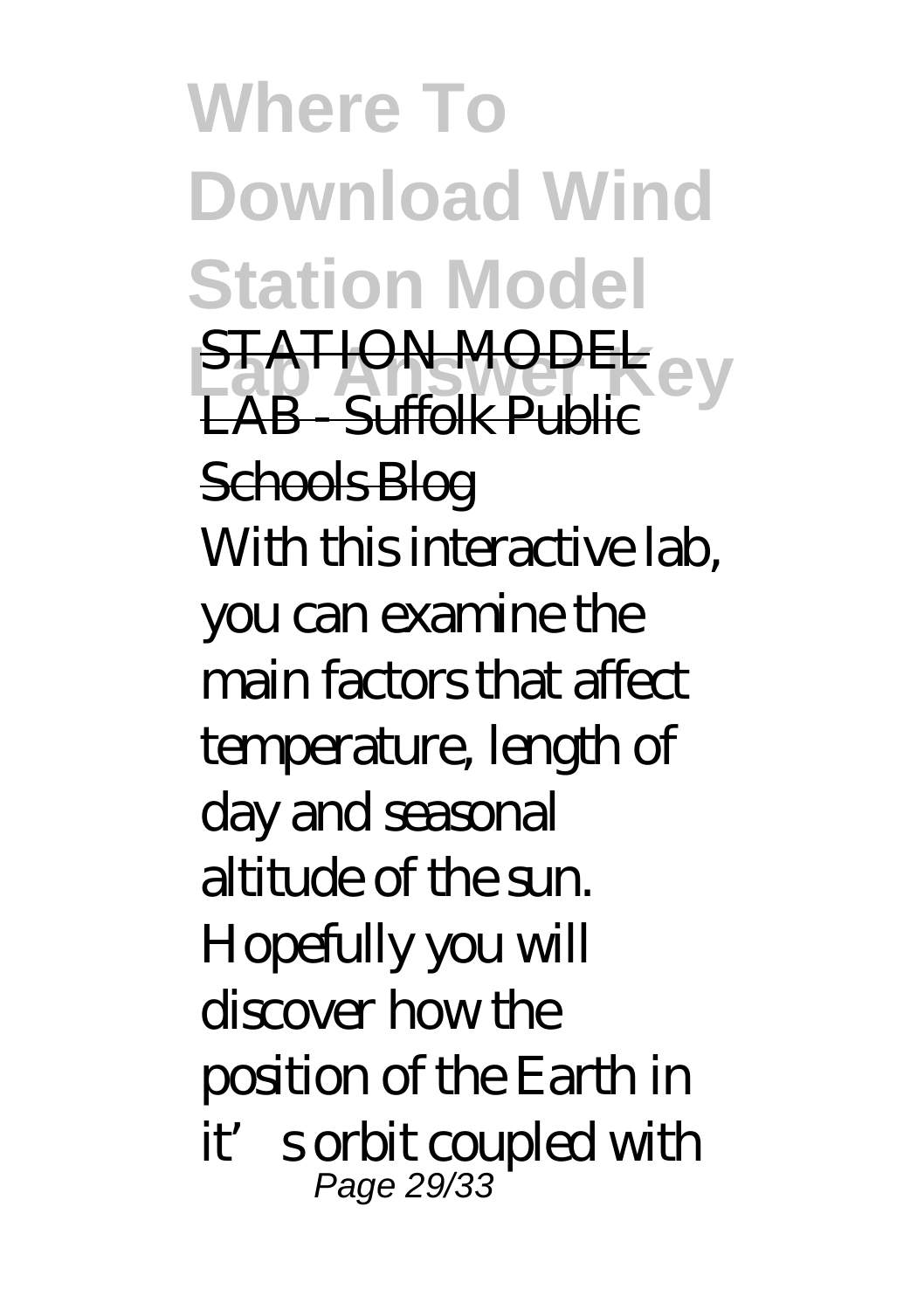**Where To Download Wind** the tilt of the Earth's axis of rotation is Key responsible for seasons and the position of the path of our Sun in the sky over ...

Gill, G. / Seasons Simulation Station Lab Teaching-Learning Model (TLM) grew out of teacher enhancement programs developed in national energy Page 30/33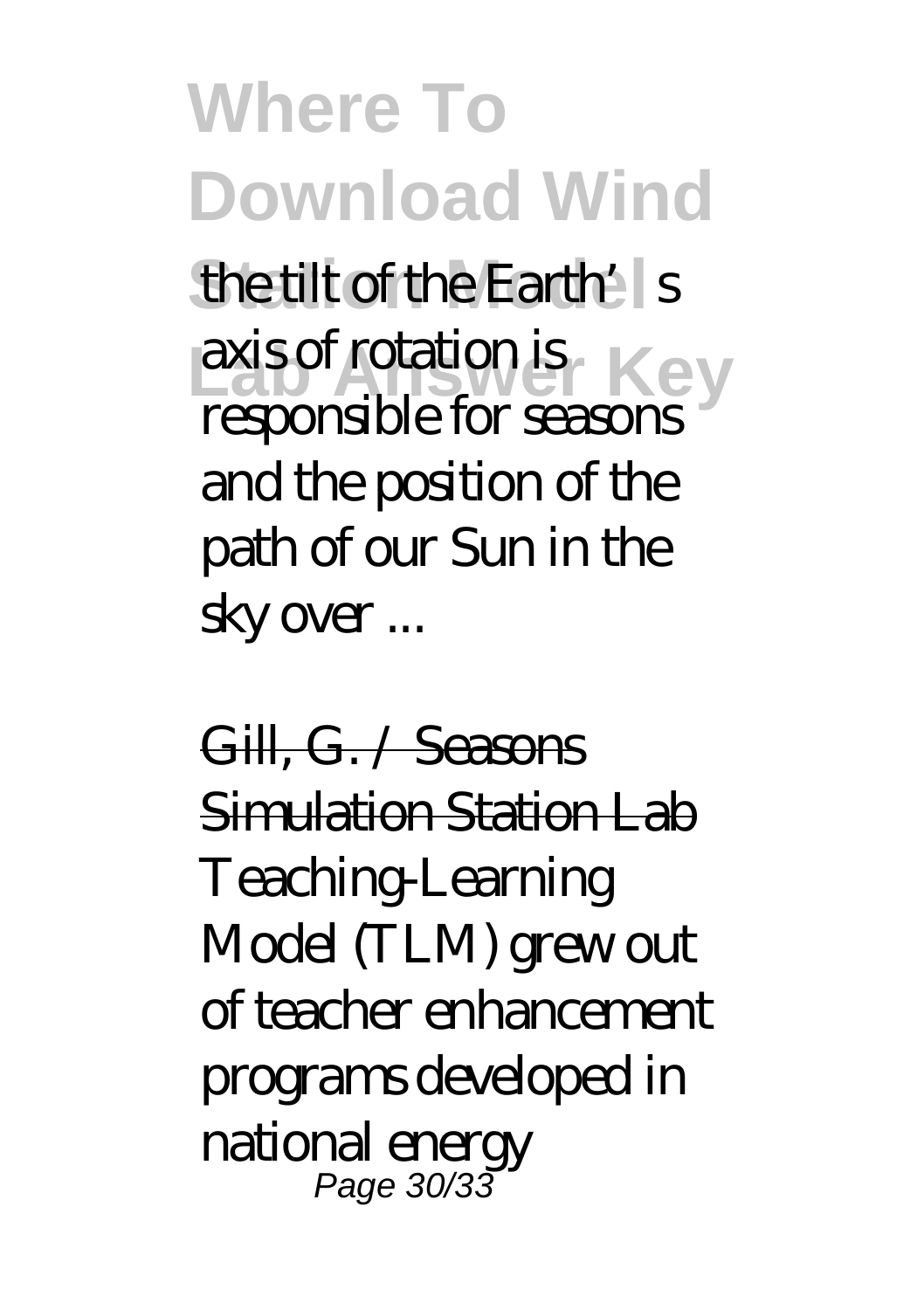**Where To Download Wind** laboratories throughout the United States.<br>The United States. Teachers were involved in various research assignments that required problem solving and experiment design. As a result of these lab experiences, teachers developed a realistic "scientific

R.E.A.C.T. Renewable Energy Page 31/33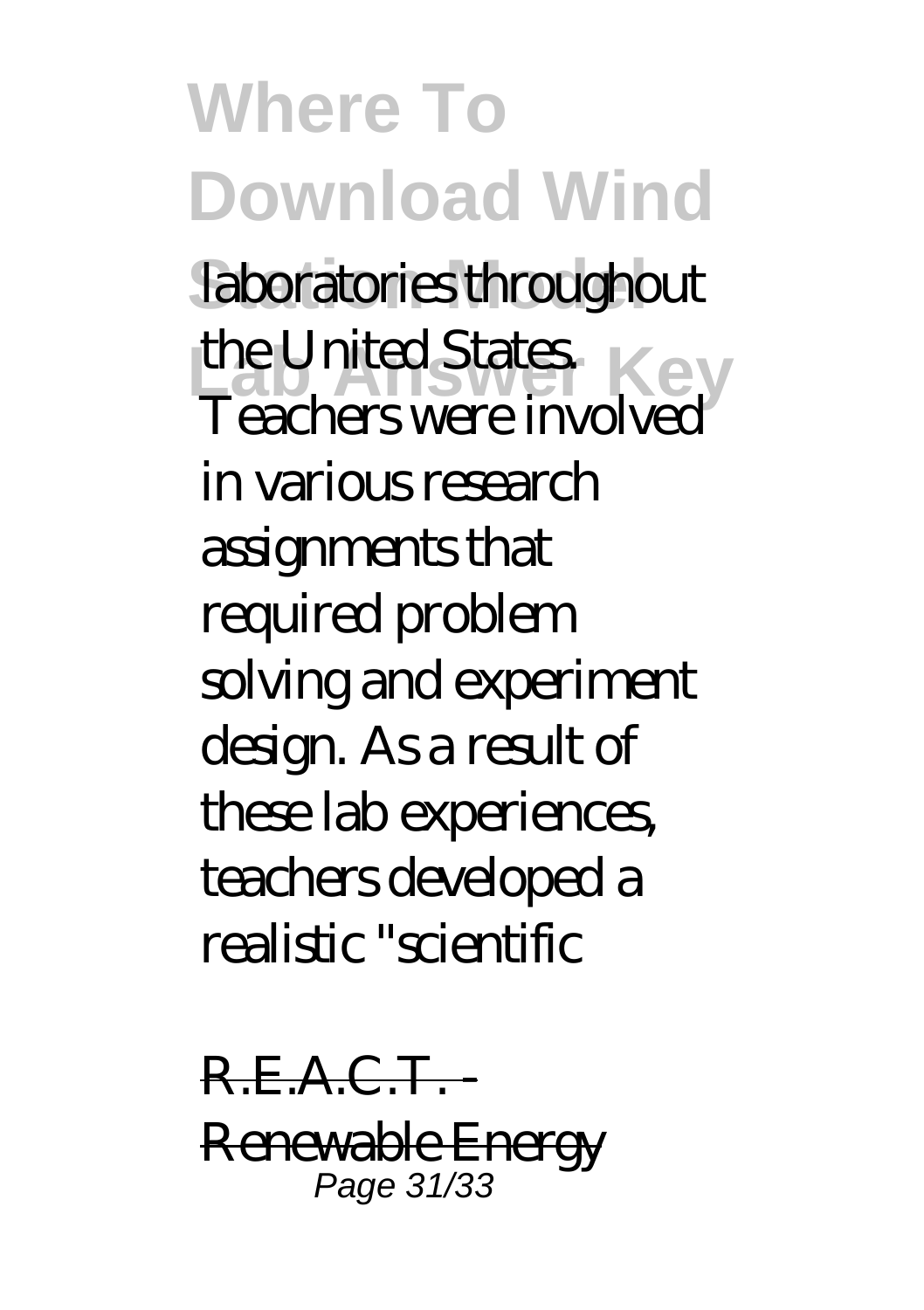**Where To Download Wind Activities Choices for Lab Answer Key** ... Station Models (like the one shown to the right) give all of the atmospheric variable data for a specific time and place. Each variable is recorded at the same location relative to the station models inner circle, with the exception of wind direction. Key from Page 32/33